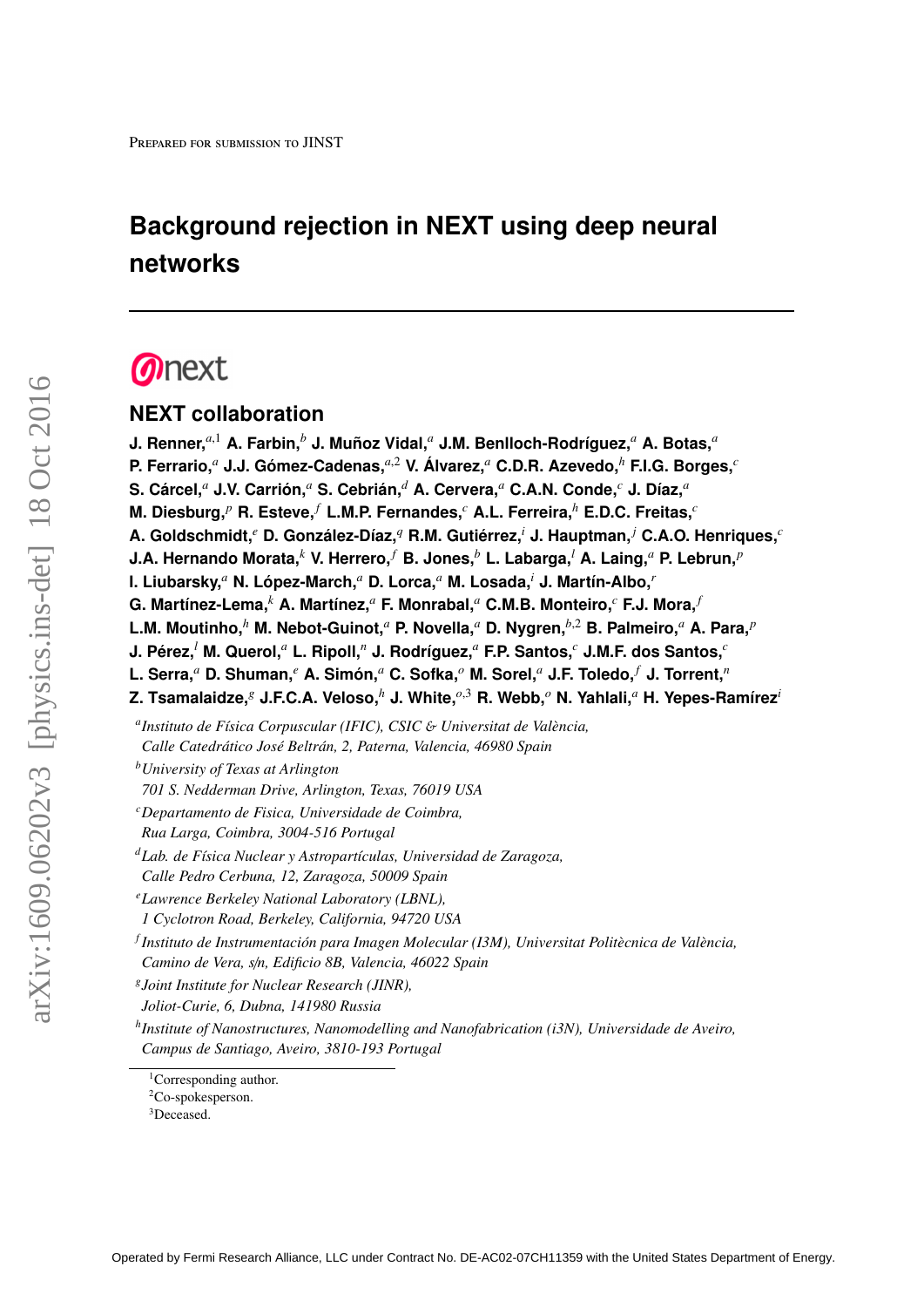*<sup>i</sup>Centro de Investigaciones, Universidad Antonio Nariño, Carretera 3 este No. 47A-15, Bogotá, Colombia <sup>j</sup>Department of Physics and Astronomy, Iowa State University, 12 Physics Hall, Ames, Iowa, 50011-3160 U.S.A. k Instituto Gallego de Física de Altas Energías (IGFAE), Univ. de Santiago de Compostela, Campus sur, Rúa Xosé María Suárez Núñez, s*/*n, Santiago de Compostela, 15782 Spain <sup>l</sup>Departamento de Física Teórica, Universidad Autónoma de Madrid, Ciudad Universitaria de Cantoblanco, Madrid, 28049 Spain <sup>m</sup>Dpto. de Mecánica de Medios Continuos y Teoría de Estructuras, Univ. Politècnica de València, Camino de Vera, s*/*n, Valencia, 46071 Spain <sup>n</sup>Escola Politècnica Superior, Universitat de Girona, Av. Montilivi, s*/*n, Girona, 17071 Spain <sup>o</sup>Department of Physics and Astronomy, Texas A*&*M University, College Station, Texas, 77843-4242 U.S.A. <sup>p</sup>Fermi National Accelerator Laboratory, Batavia, Illinois, 60510 U.S.A. <sup>q</sup>CERN, European Organization for Nuclear Research, Geneva, 1211 Switzerland <sup>r</sup>Department of Physics, University of Oxford, Denys Wilkinson Building, Keble Road, Oxford OX1 3RH, United Kingdom*

*E-mail:* [jrenner@ific.uv.es](mailto:jrenner@ific.uv.es)

Abstract: We investigate the potential of using deep learning techniques to reject background events in searches for neutrinoless double beta decay with high pressure xenon time projection chambers capable of detailed track reconstruction. The differences in the topological signatures of background and signal events can be learned by deep neural networks via training over many thousands of events. These networks can then be used to classify further events as signal or background, providing an additional background rejection factor at an acceptable loss of efficiency. The networks trained in this study performed better than previous methods developed based on the use of the same topological signatures by a factor of 1.2 to 1.6, and there is potential for further improvement.

Keywords: Neutrinoless double beta decay; deep neural networks; TPC; high-pressure xenon chambers; Xenon; NEXT-100 experiment

ArXiv ePrint: [1609.06202](http://arxiv.org/abs/1609.06202)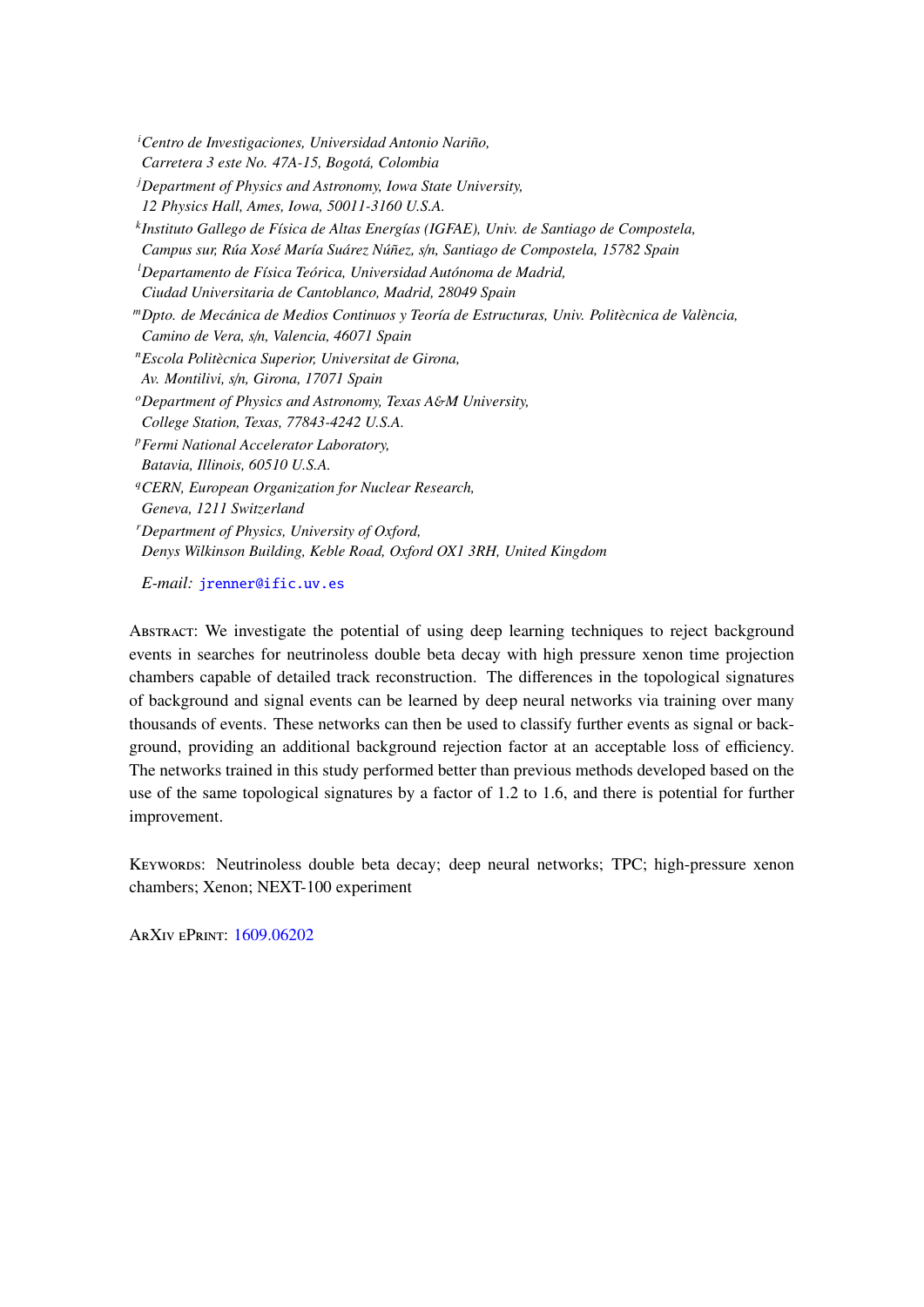### Contents

|              | 1 The NEXT experiment                            |                  |
|--------------|--------------------------------------------------|------------------|
| <sup>2</sup> | Imaging tracks in a HPXe-EL TPC                  | $\boldsymbol{3}$ |
|              | Reconstruction of tracks in a HPXe-EL TPC<br>2.1 | 5                |
| 3            | <b>Monte Carlo Simulation</b>                    | 6                |
| 4            | The topological signature                        | 7                |
|              | Pre-selection of data<br>4.1                     | 7                |
|              | 4.2 The standard NEXT classification analysis    | 8                |
| 5            | <b>Deep Learning</b>                             | 9                |
| 6            | <b>Event classification with a DNN</b>           | 12               |
|              | Analysis of NEXT-100 Monte Carlo<br>6.1          | 13               |
|              | Evaluating the DNN analysis<br>6.2               | 14               |
| 7            | <b>Conclusions</b>                               | 16               |

## <span id="page-2-0"></span>1 The NEXT experiment

Double beta decay with neutrino emission ( $2\nu\beta\beta$ ) is a process in which two simultaneous  $\beta$  decays occur within a nucleus,

$$
(Z, A) \to (Z + 2, A) + 2e^- + 2\bar{\nu}_e.
$$
 (1.1)

This process is allowed in the Standard Model and has been observed in several isotopes. Double-beta decay has also been postulated to exist in the zero-neutrino mode, or neutrinoless double beta decay ( $0\nu\beta\beta$ ), in which the two antineutrinos are not emitted and the total energy released in the decay,  $Q_{\beta\beta}$ , is carried away by the two electrons. The observation of  $0\nu\beta\beta$  would imply that the neutrino is its own anti-particle, that is, a Majorana particle [\[1\]](#page-18-0), amongst other important physical implications (see for example [\[2–](#page-18-1)[4\]](#page-18-2)).

After 75 years of experimental effort, no compelling evidence for the existence of  $0\nu\beta\beta$  decay has been obtained. For a given isotope, the lifetime of  $0\nu\beta\beta$  decay depends on a nuclear matrix element and a phase-space integral, both of which can be calculated to some uncertainty, and the square of the effective neutrino mass  $|m_{\beta\beta}|^2 = |\sum_{i=e,v,\tau} U_{ei}^2 m_i|^2$  which is a combination of the proteins are not proteined in the proteins of the proteins of 10<sup>25</sup> neutrino masses  $m_i$  and neutrino mixing matrix elements  $U_{ei}$ . The lifetime is of the order of 10<sup>25</sup> − 10<sup>26</sup> years for a degenerate neutrino mass hierarchy ( $m_1 \sim m_2 \sim m_3$ ), 10<sup>26</sup> – 10<sup>27</sup> years for an inverted neutrino mass hierarchy ( $m_3 \ll m_1 < m_2$ ), and longer than 10<sup>27</sup> years for a normal mass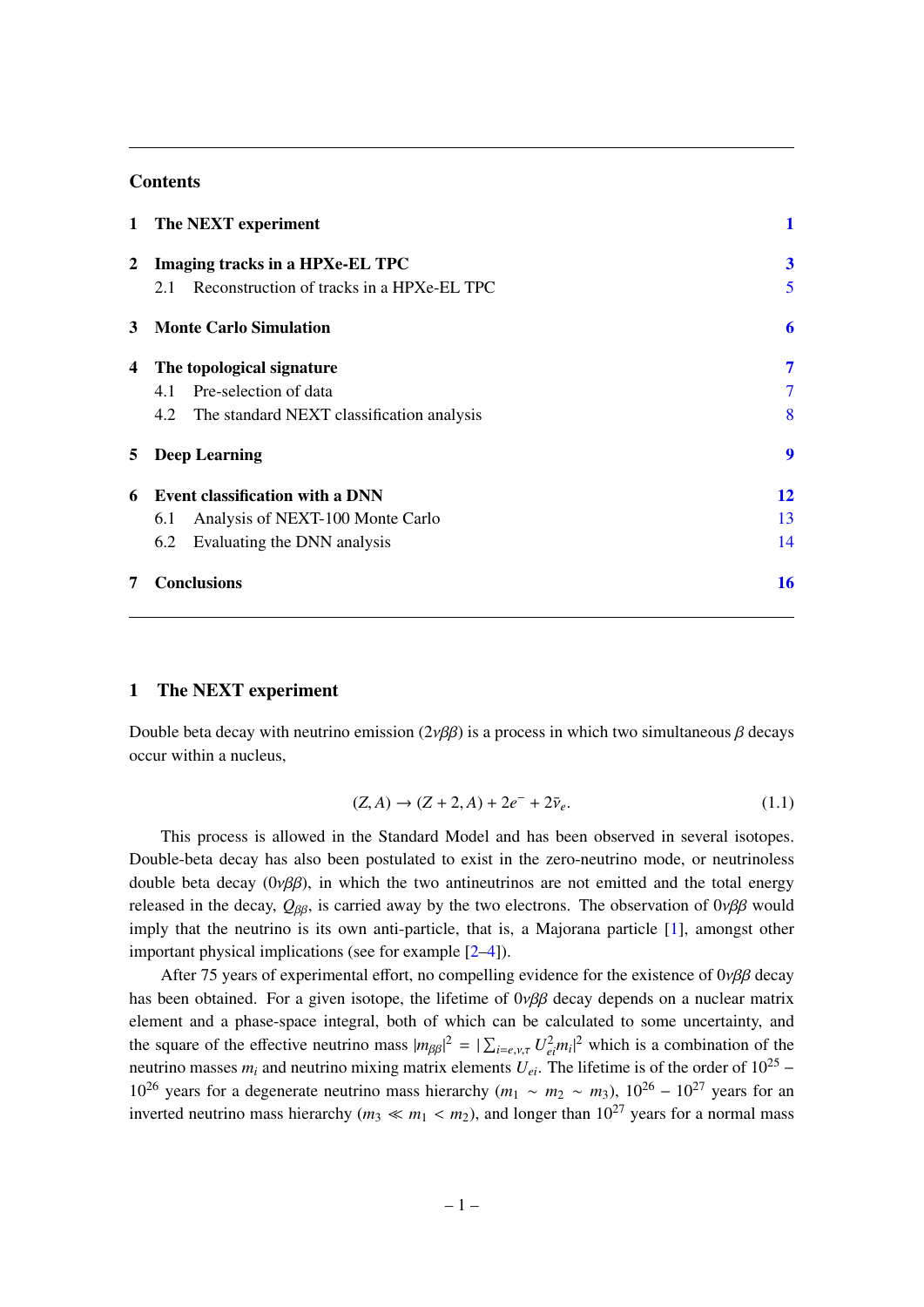hierarchy ( $m_1 < m_2 \ll m_3$ ). Experiments of the current generation deploy approximately 100 kg of the candidate isotope and are subject to several tens of counts per year of background events in their region of interest (ROI) of energy selection near *<sup>Q</sup>*ββ [\[2\]](#page-18-1). These experiments will be capable of probing only the parameter space corresponding to the degenerate mass hierarchy, perhaps pushing into the inverted hierarchy. The most sensitive lower bound to date was set by the KamLAND-Zen experiment with <sup>136</sup>Xe, at  $T_{1/2}^{0\nu} > 1.06 \times 10^{26}$  years [\[5\]](#page-18-3). In order to completely cover the parameter space of the inverted mass hierarchy, experiments employing candidate isotope masses at the tonne-scale with background rates of (at most) a few counts per tonne-year will be required [\[6\]](#page-19-0).

One of the technologies currently being developed is that of high pressure xenon (HPXe) Time Projection Chambers (TPCs). In particular, the NEXT collaboration is building a HPXe TPC capable of containing a total mass of 100 kg of xenon enriched at 90% in the  $\beta\beta$  decaying isotope  $136$ Xe[\[7\]](#page-19-1). This detector, called NEXT-100, will operate at 15 bar and use electroluminescent (EL) amplification of the ionization signal to optimize energy resolution. The detection of EL light provides an energy measurement using 60 photomultipliers (PMTs) located behind the cathode (the *energy plane*) as well as tracking via a dense array of about 8,000 silicon photomultipliers (SiPMs) located behind the anode (the *tracking plane*). In addition to performing a competitive search for  $0\nu\beta\beta$ , NEXT-100 will explore potential techniques for operation and background rejection at the tonne-scale.

The NEXT background model predicts a background rate of  $4 \times 10^{-4}$  cts keV<sup>-1</sup> kg<sup>-1</sup> yr<sup>-1</sup> in the ROI [\[7\]](#page-19-1). The energy resolution for NEXT-100 is assumed to be 0.7% FWHM (∼ 17 keV) at *<sup>Q</sup>*ββ. The experiment expects, therefore, less than one count of background per 100 kg and year of exposure, and thus its sensitivity to  $T_{1/2}^{0\nu}$  is not dominated by background subtraction and increases  $\frac{1}{2}$ rapidly with exposure. The expected sensitivity to the  $0\nu\beta\beta$  half-life is  $T_{1/2}^{0\nu} > 6 \times 10^{25}$  yr for an expected  $\beta$  and  $\beta$  and  $\beta$  and  $\beta$  and  $\beta$  and  $\beta$  and  $\beta$  and  $\beta$  and  $\beta$  and  $\beta$  and  $\beta$  and  $\frac{1}{2}$ exposure of 275 kg·yr. This translates into a *m<sub>ββ</sub>* sensitivity range of [90 − 180] meV, depending on the nuclear matrix element.

The NEXT collaboration has already built and tested several kg-scale prototypes, NEXT-DBDM  $[8]$  and NEXT-DEMO  $[9-11]$  $[9-11]$ , which have both demonstrated the excellent energy resolution (extrapolated to 0.5–0.7% FWHM at *Q<sub>ββ</sub>*) obtainable in high pressure xenon gas. NEXT-DEMO has demonstrated the feasibility of signal/background discrimination based on the topology of reconstructed tracks [\[12\]](#page-19-5), an essential component to identifying  $0\nu\beta\beta$  events and rejecting background events (see section [2\)](#page-4-0). The collaboration is currently commissioning the first underground phase of the experiment, the so called NEXT-WHITE (or NEW for short<sup>[1](#page-3-0)</sup>). NEW deploys a mass of 10 kg of xenon at 15 bar, the energy plane hosts 12 PMTs and the tracking plane nearly 2,000 SiPMs. Operation is foreseen in 2016 and 2017, while NEXT-100 is scheduled to start operations in 2018.

A central feature of a HPXe TPC is the capability of imaging electron tracks providing a **topological signature** that can be used to separate signal events (the two electrons emitted in a  $0\nu\beta\beta$ decay) from background events (mainly due to single electrons with kinetic energy comparable to the end-point of the  $0\nu\beta\beta$  decay,  $Q_{\beta\beta}$ ). In this paper, we study the performance of the topological

<span id="page-3-0"></span><sup>&</sup>lt;sup>1</sup>The name honours the memory of the late Professor James White, whose knowledge and generosity were essential to launching the experiment.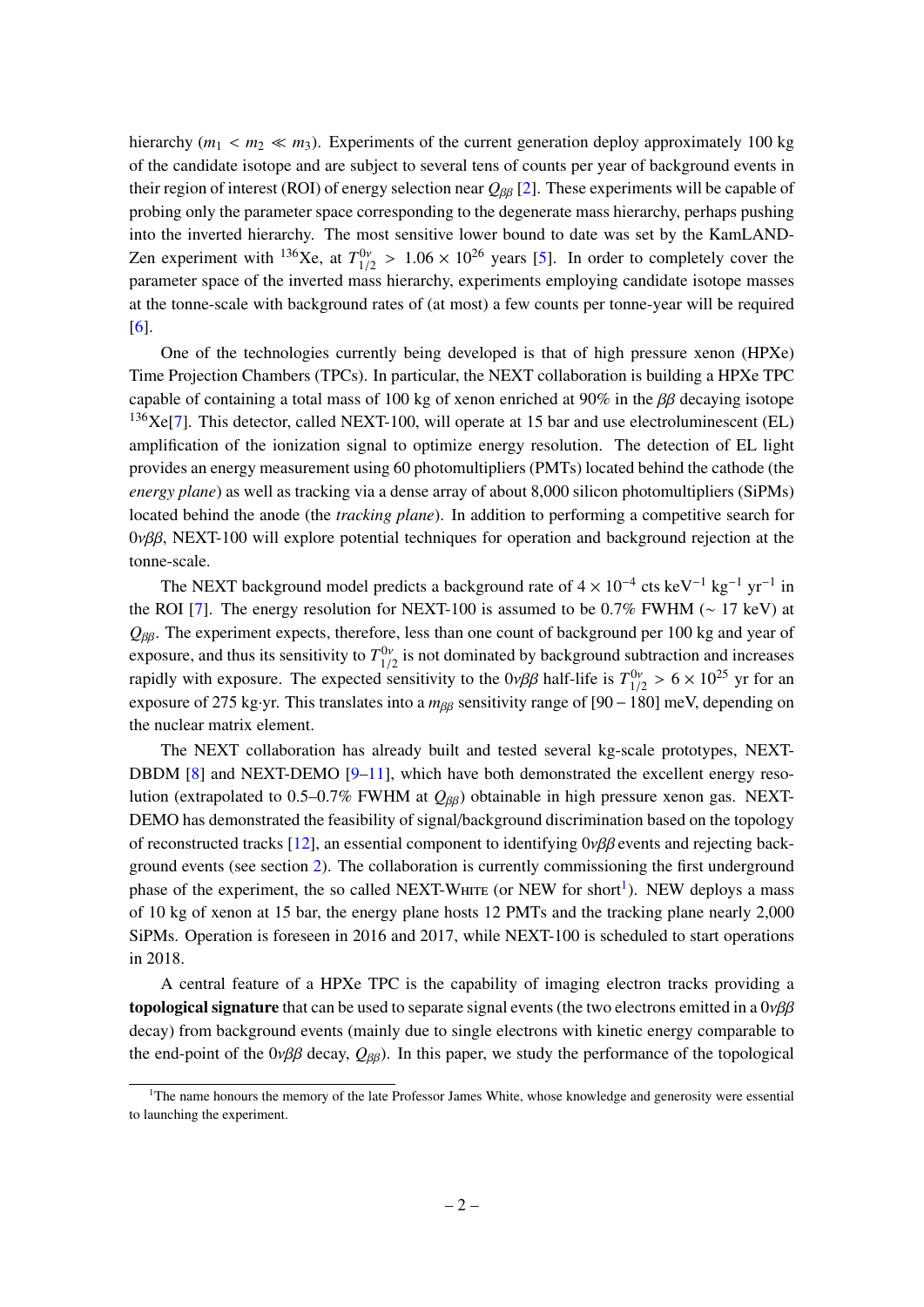signature, analyzing how it is affected by the various physics processes involved in the propagation of electrons in dense gas, as well as by the detector spatial resolution. We use both the conventional reconstruction of electrons in NEXT described in [\[12\]](#page-19-5), and an alternative technique based on the use of deep neural networks (DNNs), comparing their performance.



## <span id="page-4-0"></span>2 Imaging tracks in a HPXe-EL TPC

<span id="page-4-1"></span>Figure 1. Principle of operation of an asymmetric HPXe TPC with EL readout. (Figure from [\[10\]](#page-19-6).)

Figure [1](#page-4-1) shows the principle of operation of an asymmetric HPXe TPC using proportional electroluminescent (EL) amplification of the ionization signal (as is the case for NEXT-100). The detection process involves the use of the prompt scintillation light  $(S_1)$  from the gas as the startof-event time, and the drift of the ionization charge to the anode by means of an electric field (<sup>∼</sup> <sup>0</sup>.3 kV/cm at 15 bar) where secondary EL scintillation (*<sup>S</sup>* <sup>2</sup>) is produced in a narrow region defined by a highly transparent mesh and a quartz plate coated with ITO (indium tin oxide) and TPB (tetraphenyl butadiene), called the EL gap. High voltages are applied to the two meshes to establish an electric field of ∼ 20 kV/cm at 15 bar in this region. The detection of EL light provides an energy measurement using PMTs in the case of NEXT-100 located behind the cathode (the *energy plane*). The reconstruction of the track topology is carried out with a dense array of SiPMs located behind the anode (the *tracking plane*). The *x*-*y* coordinates are found using the information provided by the tracking plane, while *z* is determined by the drift time between the detection of  $S_1$  and  $S_2$ . For each reconstructed spatial point, the detector also measures the energy deposited. Thus, the track is imaged as a collection of hits, and each hit is defined by a 3D space coordinate and by an associated energy deposition, as (*x*, *<sup>y</sup>*,*z*, *<sup>E</sup>*).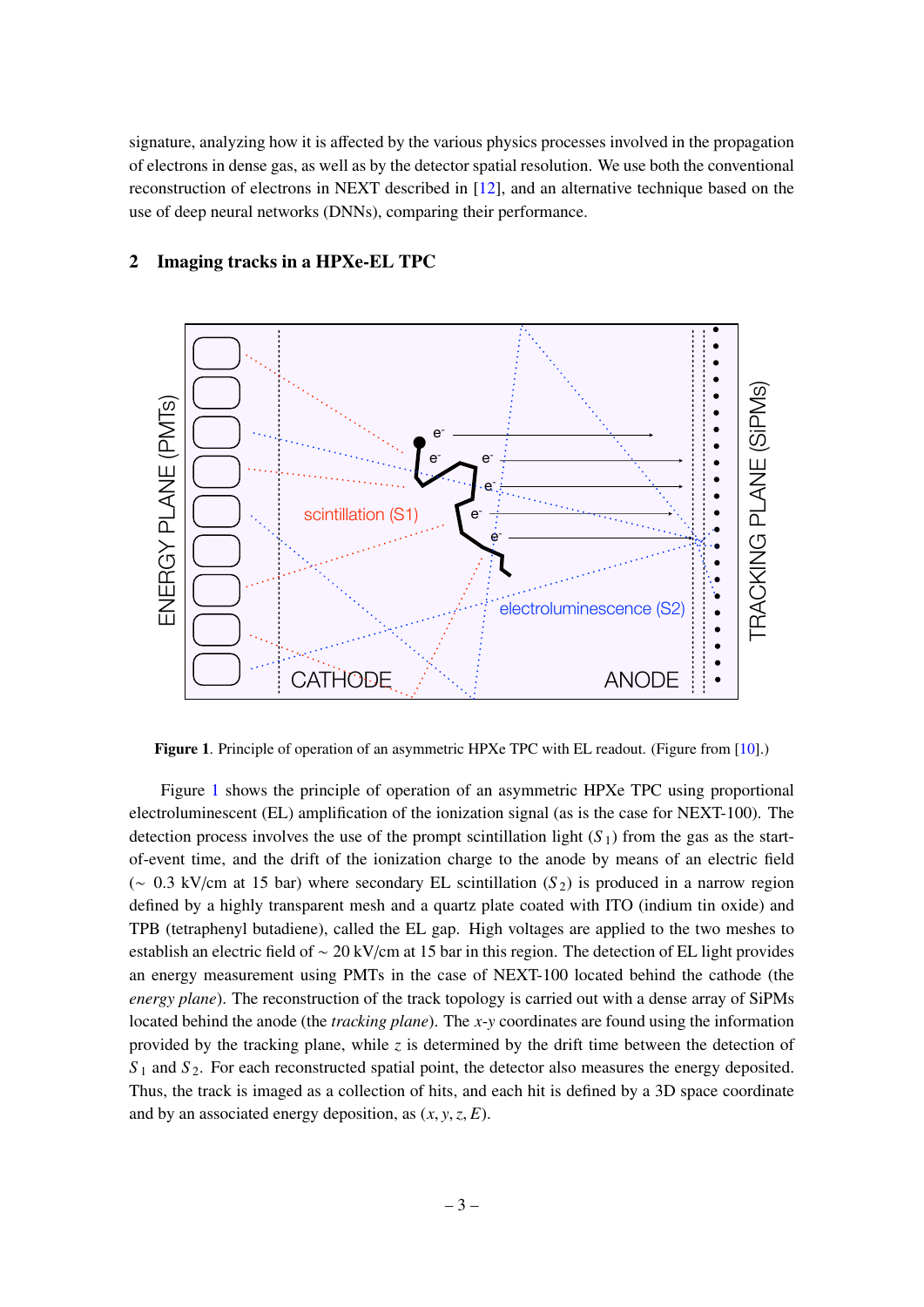

<span id="page-5-0"></span>Figure 2. Monte Carlo simulation of a signal  $(0\nu\beta\beta)$  event (left) and a background event (right) in xenon gas at 15 bar. The color corresponds to energy deposition in the gas, red representing higher density of energy deposition and blue representing lower density. The signal consist of two electrons emitted from a common vertex, and thus it features large energy depositions (blobs) at both ends of the track. Background events are, typically, single-electron tracks (produced by photoelectric or Compton interactions of high energy gammas emitted by  $2^{14}$ Bi or  $2^{08}$ Tl isotopes), and thus feature only one blob (figure from [\[7\]](#page-19-1)).



<span id="page-5-1"></span>Figure 3. Probability distribution of signal (left) and background (right) events in terms of the energies of the end-of-track blob candidates. The blob candidate labelled as '1' corresponds to the more energetic one, whereas 'blob 2' corresponds to the less energetic of the two. In a signal event, the blob candidates have, on average, the same energy. In a background event, blob candidate 1 has an energy similar to that of a signal event while the energy of blob candidate 2 is very small (figure from [\[7\]](#page-19-1)).

Electrons (and positrons) moving through xenon gas lose energy at an approximately fixed rate until they become non-relativistic. At the end of the trajectory the  $1/v^2$  rise of the energy loss (where  $v_1$  is the energy of the energy loss (where  $v_1$  is the energy of the energy loss (where  $v_1$  is the ener loss (where  $\nu$  is the speed of the particle) leads to a significant energy deposition in a compact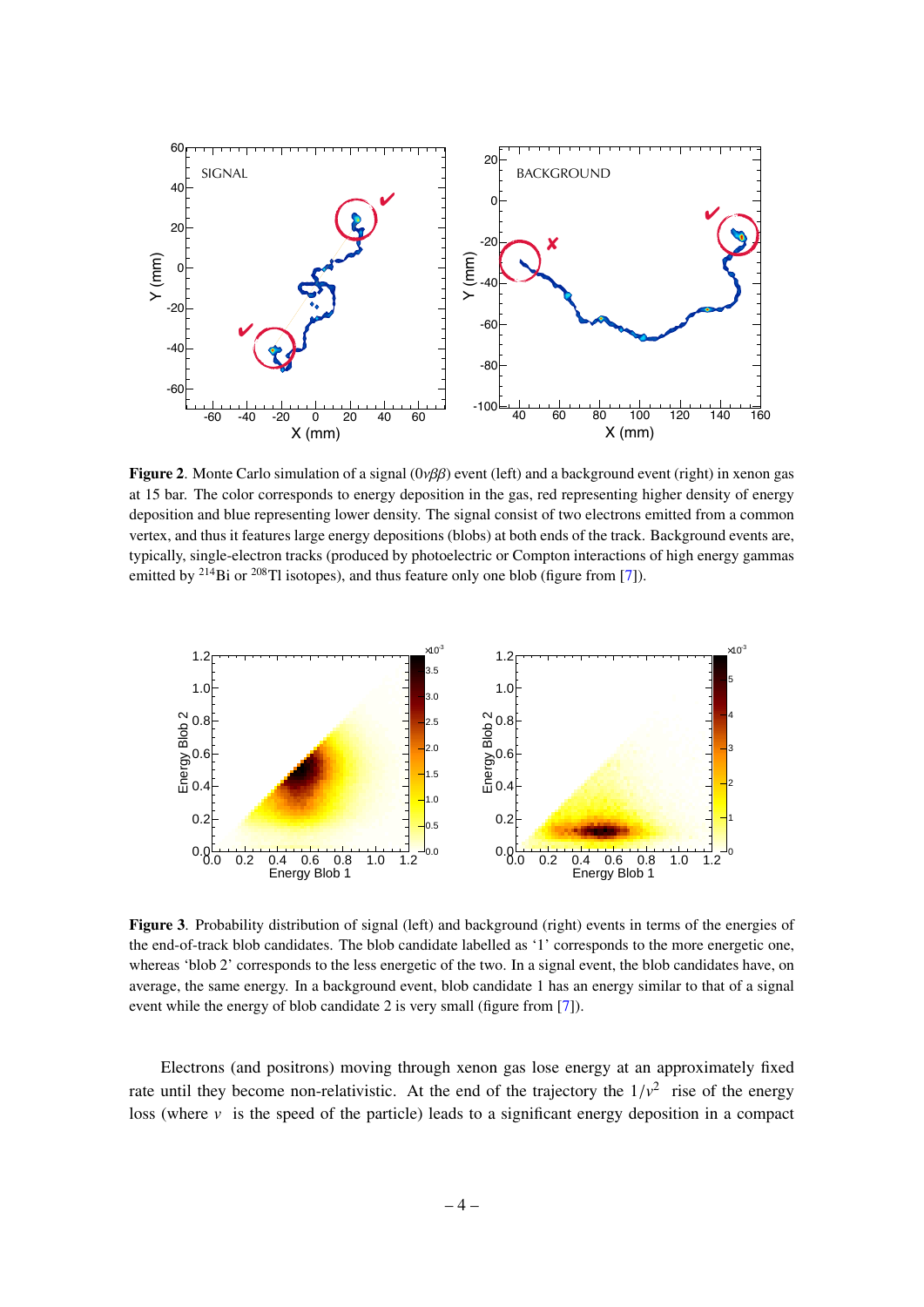region, which will be referred to as a "blob". The two electrons produced in double beta decay events appear as a single continuous trajectory with a blob at each end (figure [2,](#page-5-0) left). The main background in NEXT comes from high energy gammas emitted in  $^{208}$ Tl and  $^{214}$ Bi decays, which occur naturally in the detector materials as part of the <sup>232</sup>Th and <sup>238</sup>U chains and enter the active volume of the detector. These gammas convert in the gas through photoelectric, Compton and pair production processes. Except in the case of pair production, these electrons typically leave a single continuous track with only one blob (figure [2-](#page-5-0)right). This topological signature was used in the Gotthard TPC to give an overall rejection rate of 96.5% for single-electron events in high-pressure xenon gas at 5 atm pressure [\[13\]](#page-19-7). Likewise, in NEXT, reconstruction of the signal and background topology using the tracking plane provides a powerful means of background rejection. For each track, the energy in the regions at both extremes of the track is measured and labelled as *<sup>E</sup>b*,<sup>1</sup> (the energy of the most energetic blob candidate), and  $E_{b,2}$  (the energy of the least energetic blob candidate). In a signal event,  $E_{b,1} \sim E_{b,2}$ , while for background events  $E_{b,1} \gg E_{b,2}$ . Figure [3](#page-5-1) shows how this feature can be used to separate signal from background.

#### <span id="page-6-0"></span>2.1 Reconstruction of tracks in a HPXe-EL TPC

Reconstruction of tracks in an electroluminescent HPXe TPC is complicated by the diffusion of the charge cloud during drift and also by the nature of the read-out. Scintillation light is produced over the whole width of the EL gap (5 mm in NEXT-100) spreading the signal from a single electron over a time inversely proportional to the drift velocity within the gap ( $\sim$  2 µs). Additionally, the EL light is produced isotropically and, therefore, the signal produced by the passage of an electron through the gap is expected to arrive at the tracking plane (∼ several mm behind the anode) over the area defined by the intersection of the plane with the sphere of light.

In a previous paper [\[11\]](#page-19-4), the NEXT collaboration demonstrated that a "point-like" deposition of charge due to the absorption of a point-like source (such as the xenon  $K_{\alpha}$  X-rays) can be parameterised as a two dimensional Gaussian with a standard deviation of ∼ 8 mm where the spread due to EL light production is the dominant effect with subdominant contributions from transverse diffusion of the charge. As discussed below, the resolution with which we can reconstruct the centroid of this optical spread function is significantly better than this. Longitudinally, the expected spread has a noticeable dependence on the drift distance since the diffusion dominates.  $K_{\alpha}$  events are expected to have widths in *z* with standard deviations of between 0.5 mm, for very short drifts, to about 5 mm for the longest drifts. In order to optimise the reconstruction of tracks these values must be taken into account by dividing the signal information into appropriate time slices and using charge information from clustered SiPM channels.

The standard NEXT algorithm searches for clusters around local maxima and then proceeds iteratively, selecting first the channel with maximum charge and forming a cluster with the first ring of sensors around it. The cluster information is then used to build a hit, whose *x* and *y* position are reconstructed as the barycentre of the charge information.

Once a set of hits is found, a connectivity criterium is defined so that the hits belonging to each separate particle can be grouped into tracks. The procedure is as follows: first, the active volume is divided into 3D pixels, known as "voxels", of fixed dimensions. Each voxel is given an energy equal to the sum of the energies of all the hits which fall within its boundaries. The collection of voxels obtained in such a way can be regarded as a graph, defined as a set of nodes and links that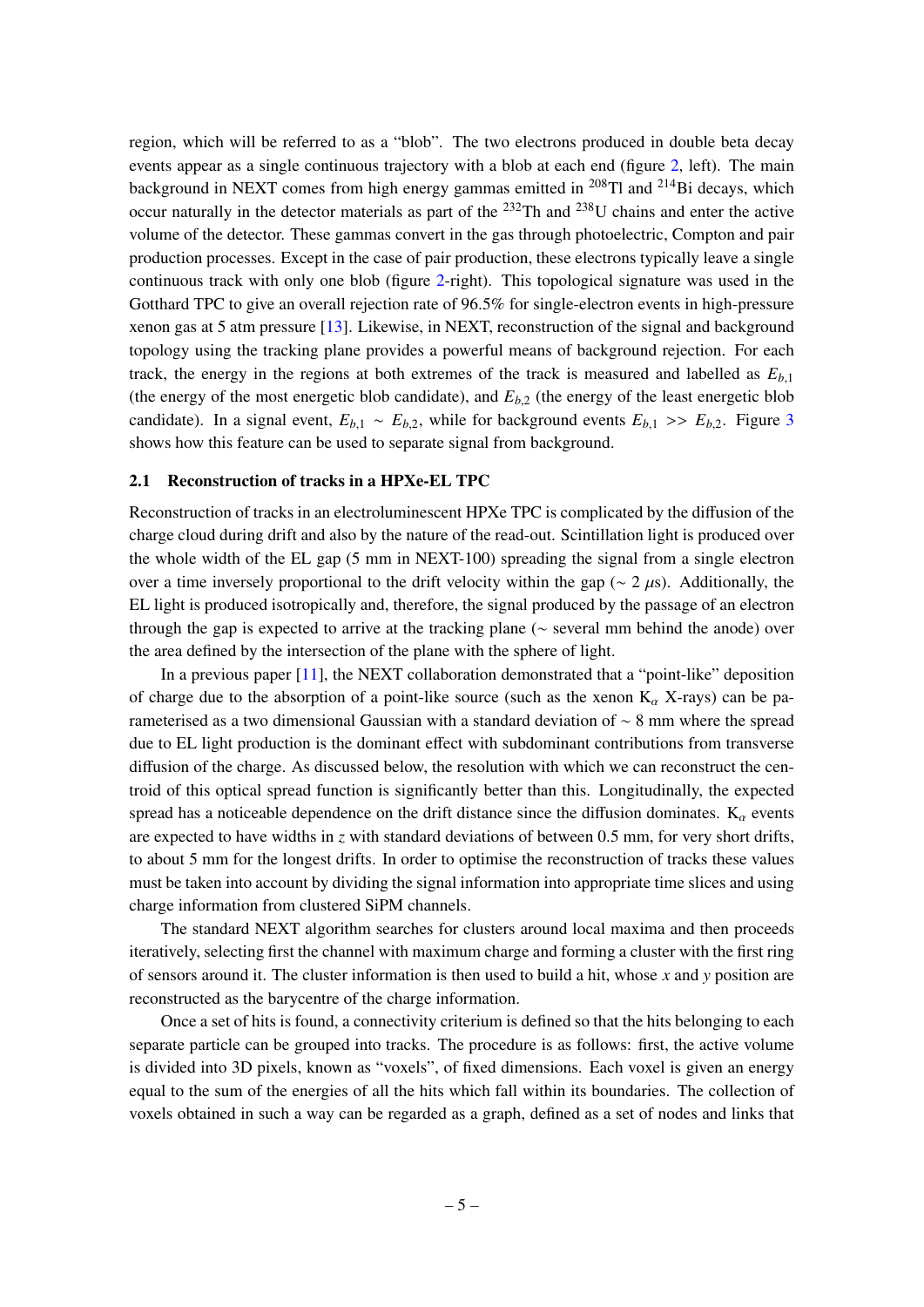connect pairs of nodes. Two voxels can then be considered connected if they share a face, an edge or a corner, with each pair of connected voxels being given a weight equal to the geometric distance between their centres. Next, the "Breadth First Search" (BFS) algorithm (see for example [\[14\]](#page-19-8)) is used to group the voxels into tracks and to find their end-points and length. The BFS algorithm is a graph search algorithm which finds the minimum path between two connected nodes, starting from one node and exploring all its neighbours first, then the second level neighbours and so on, until it reaches the second node. The BFS algorithm divides the voxels into connected sets, known as tracks, and finds their end-points, defined as the pair of voxels with largest distance between them, where the distance of two voxels is the shortest path that connects them. The distance between the end-points is the length of the track. See [\[12\]](#page-19-5) for a thorough discussion.

The choice of the voxel size is a compromise between a fine granularity and conservation of connectivity, which depends on the hit-finder algorithm in use. In [\[12\]](#page-19-5), the best connectivity was found for voxels of  $10 \times 10 \times 10$  mm<sup>3</sup>. The analysis described in [\[7\]](#page-19-1) used voxels of similar size  $(10 \times 10 \times 5 \text{ mm}^3)$ . Improvements in the hit-finder algorithm (or the use of alternative methods such as DNNs) may allow, in principle, for smaller voxels. However, the size of the voxel also reflects the effect of the spatial resolution, which in turn depends on:

- 1. *Tracking plane segmentation:* this includes the pitch of the SiPMs in the tracking plane as well as the SiPM response. Indeed, the use of SiPMs with very low dark current and high gain allows one to determine the location of an event by weighting the position of each sensor with the light recorded, thus improving dramatically the "digital" resolution, which goes as ∼pitch/ 12. The digital point resolution corresponding to a pitch of 10 mm (NEXT-100) is √  $10/\sqrt{12} \sim 3$  mm. Using weighted information (e.g, local barycenter algorithms), the point recelution improves to show 1 mm (see [111]). resolution improves to about 1 mm (see [\[11\]](#page-19-4)).
- 2. *The width of the EL region:* The non-zero width of the EL gap adds an extra resolution term in the *z* coordinate which goes like  $w/\sqrt{12}$  where *w* is the width of the grid. For the NEXT-<br>100 detector  $w = 5$  mm, moulting also in a mostlying of about 1.5 mm. At the same time 100 detector, *w* ∼ 5 mm, resulting also in a resolution of about 1.5 mm. At the same time, the non-negligible distance (several mm) between the gate grid (the plane that defines the beginning of the EL region) and the sensors in the tracking plane, spreads the signal of a single electron over several SiPMs. The light distribution is Gaussian and a fit to the profile recovers the position of the ionization electron.
- 3. *Di*ff*usion of the drifting electron cloud:* both transverse and longitudinal diffusion are high √ in pure xenon (of the order of 10 and 5 mm/ $\sqrt{m}$ , respectively). On the other hand, work in progress within the NEXT collaboration [\[15\]](#page-19-9) suggests that adding small amounts of cooling gases such as CH<sub>4</sub> or CF<sub>4</sub> to pure xenon (at the level of 0.1 % of CH<sub>4</sub> or 0.01% of CF<sub>4</sub>) reduces both transverse and longitudinal diffusion to some 2.0 mm/<br>meet important upgrades under study for the second phase of NEVT √ m. This is one of the most important upgrades under study for the second phase of NEXT-100.

## <span id="page-7-0"></span>3 Monte Carlo Simulation

NEXUS [\[16\]](#page-19-10), the Geant4-based [\[17\]](#page-19-11) Monte Carlo simulation of the NEXT experiment, permits an accurate modelling of the detector geometry and provides the tools to carry out both full and fast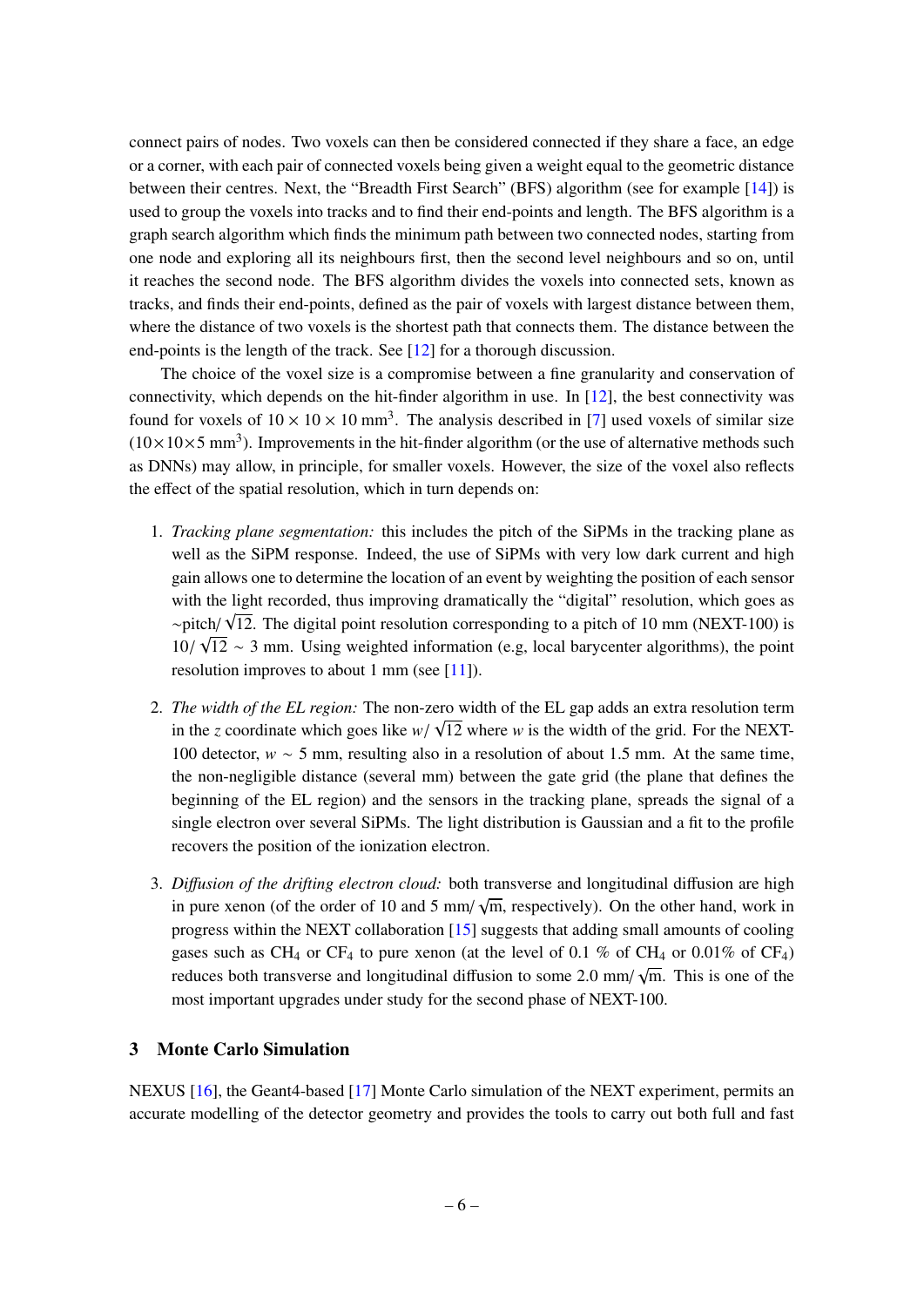simulations of the apparatus response. A fast simulation has been chosen for this study, given the need to generate a very large number of events for the detailed physics studies presented here, as well as for the training of the DNNs.

The simulation begins by generating a large number of signal and background events. Neutrinoless double beta events, 2 electrons with momenta generated according to a distribution calcu-lated by the DECAY0 code [\[18\]](#page-19-12) for  $0\nu\beta\beta$  decay, are randomly created throughout the active region of the detector, while the leading background events — gamma rays of energies 2.447 MeV and 2.614 MeV corresponding to gammas emitted by daughters of  $^{214}$ Bi and  $^{208}$ Tl, respectively (see [\[7\]](#page-19-1) for a thorough discussion) — are shot from the field cage of the detector geometry. The resulting locations and magnitudes of the energy depositions in the active volume are recorded as "true hits". A minimum step size of 1 mm is used in NEXUS.

The fast-simulation approach to producing reconstructed objects, starting from the true hits, takes into account the energy and spatial resolution. The former is introduced by simply smearing the total energy deposited by the event by the expected NEXT-100 resolution (we assume, conservatively,  $0.7\%$  FWHM at  $Q_{\beta\beta}$ ); the latter, by combining the resolution associated with the pixel pitch, the EL width and the diffusion into the voxel size. Thus, to emulate the response of NEXT-100 operating with pure xenon, the true hits are replaced by voxels of  $10 \times 10 \times 5$  mm<sup>3</sup>. Comparison between fast and full simulation results in [\[12\]](#page-19-5), with a similar voxel size of  $10 \times 10 \times 10$  mm<sup>3</sup> as used here, showed that the efficiencies obtained for the classification cut (see section [4.2\)](#page-9-0) are in agreement within 5%. These efficiency results are also in agreement with the measured value. For this reason, we believe that a voxelization of size  $10 \times 10 \times 5$  mm<sup>3</sup> is a good proxy to capture all spatial resolution effects in a pure xenon detector with tens of centimeters of drift. In addition, we consider an optimistic scenario of  $2 \times 2 \times 2$  mm<sup>3</sup> voxels. Spatial resolution studies using full simulation and reconstruction have also been performed with the baseline NEXT-100 EL region and tracking plane design, based on a 1 cm pitch between SiPMs and an EL gap of 5 mm, and single-point spatial resolutions of order 1 mm have been obtained in this case. This is comparable single-point spatial resolutions of order 1 mm have been obtained in this case. This with the single-point resolution introduced by 3D voxels of size 2 mm, given by  $2\sqrt{ }$  $3/\sqrt{12}$  mm = 1 mm.

## <span id="page-8-0"></span>4 The topological signature

#### <span id="page-8-1"></span>4.1 Pre-selection of data

Once the list of voxels is obtained for each event, the data is processed as follows:

- 1. Only events near *<sup>Q</sup>*ββ (in the energy window between 2.4 and 2.5 MeV) are accepted.
- 2. A fiducial cut is applied, ensuring that no more than 10 keV of energy was deposited within 2 cm of the edges of the active region.
- 3. Tracks are formed using the BFS algorithm and only events with exactly one track are accepted. This cut effectively suppresses background events which interacted by Compton scattering followed by photoelectric conversion, and also those accompanied by the emission of x-rays associated with the de-excitation of the xenon atom (e.g, after a photoelectric interaction).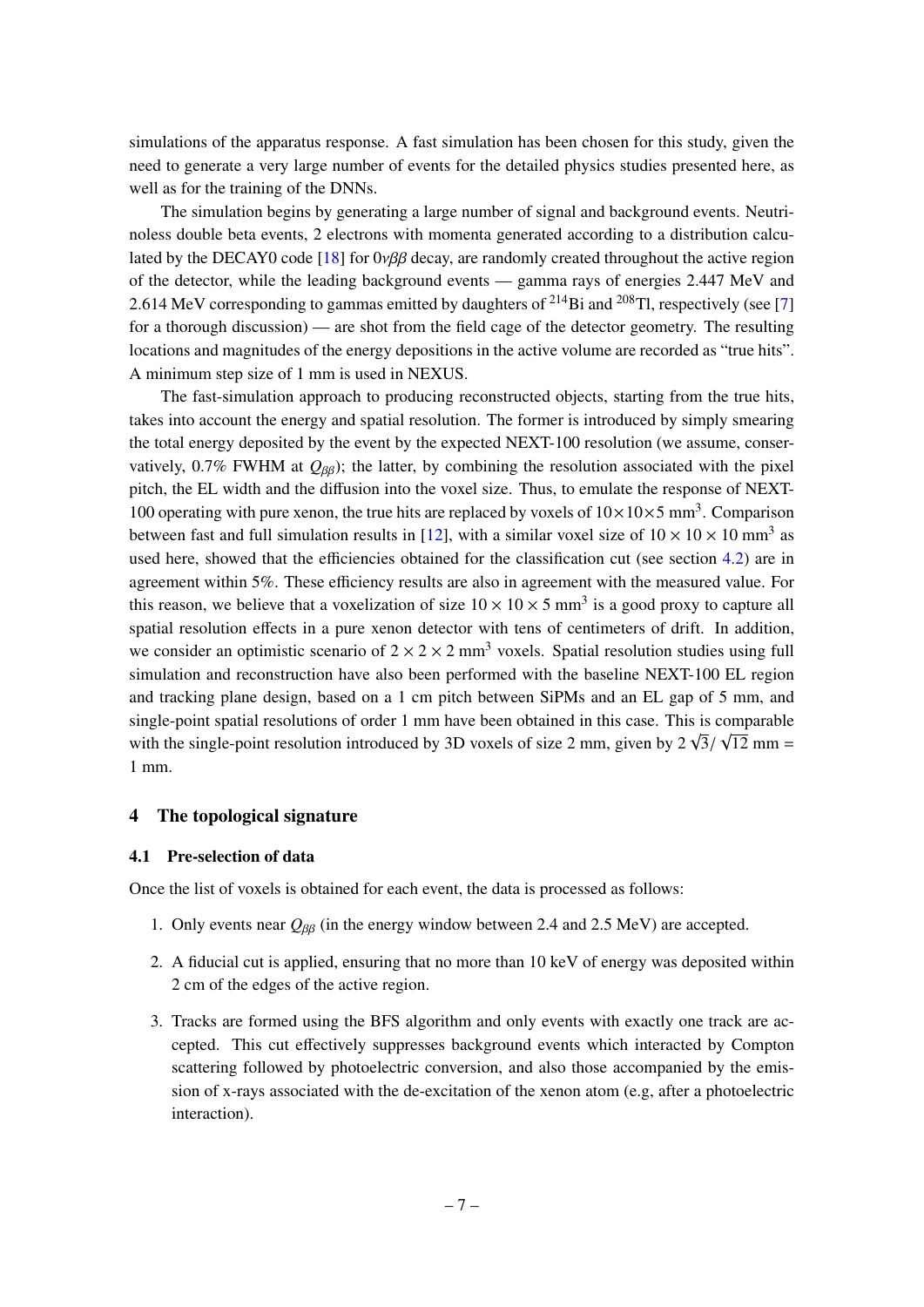Table [1](#page-9-1) shows how the set of cuts described above reduces the signal and the primary backgrounds for Monte Carlo generated events with voxel sizes of  $2 \times 2 \times 2$  mm<sup>3</sup> and  $10 \times 10 \times 5$  mm<sup>3</sup> (events were generated originating from the field cage surrounding the active region of the detector). Notice that, in order to characterize the rejection power of the topological signature, a relatively large energy window of 100 keV around *<sup>Q</sup>*ββ is used. The total rejection power of NEXT will be the combination of the rejection power achieved by the pre-selection (cuts 1-2 above), the topological cuts (cut 3 above and the classification cut, discussed in more detail below), and a final, stricter energy cut that accepts events in a relatively narrow ROI around *<sup>Q</sup>*ββ. See [\[7\]](#page-19-1) for a detailed discussion.

<span id="page-9-1"></span>Table 1. Fraction of events remaining after each analysis cut, for signal events  $(10<sup>5</sup>$  initial events generated within the active region of the detector) and background events from  $^{208}$ Tl (10<sup>9</sup> initial events) and  $^{214}$ Bi (10<sup>10</sup>) initial events) generated from the field cage surrounding the active region.

|                  | <b>Signal Events</b>  |                         | <b>BG</b> Events $(^{208}$ Tl)          |                                                                                             | <b>BG</b> Events $(^{214}Bi)$   |                       |
|------------------|-----------------------|-------------------------|-----------------------------------------|---------------------------------------------------------------------------------------------|---------------------------------|-----------------------|
| $\bf{Cut}$       | $2 \times 2 \times 2$ | $10 \times 10 \times 5$ |                                         | $2 \times 2 \times 2$ $10 \times 10 \times 5$ $2 \times 2 \times 2$ $10 \times 10 \times 5$ |                                 |                       |
| (Initial events) | 1.0                   | $\overline{1.0}$        | 1.0                                     | 1.0                                                                                         | 1.0                             | 1.0                   |
| Energy           | $7.59\times10^{-1}$   |                         |                                         | $7.59\times10^{-1}$ 2.27 $\times10^{-3}$ 2.27 $\times10^{-3}$                               | $1.42\times10^{-4}$             | $1.42\times10^{-4}$   |
| Fiducial         | $6.71 \times 10^{-1}$ | $6.68 \times 10^{-1}$   | $1.19\times10^{-3}$ $1.17\times10^{-3}$ |                                                                                             | $8.62\times10^{-5}$             | $8.54 \times 10^{-5}$ |
| Single-Track     | $3.75 \times 10^{-1}$ | $4.79 \times 10^{-1}$   |                                         | $7.90\times10^{-6}$ $1.81\times10^{-5}$                                                     | $\frac{1}{3.84 \times 10^{-6}}$ | $8.75 \times 10^{-6}$ |
| Classification*  | $3.23 \times 10^{-1}$ |                         |                                         | $3.67 \times 10^{-1}$   $7.70 \times 10^{-7}$ $2.41 \times 10^{-6}$                         | $2.90\times10^{-7}$             | $9.59 \times 10^{-7}$ |

\* See section [4.2](#page-9-0)

 $\overline{1}$ 

#### <span id="page-9-0"></span>4.2 The standard NEXT classification analysis

After pre-selection and the initial topological cut eliminating events with multiple connected tracks, the events were classified as signal or background based on the presence of one or two "blobs" of energy in the reconstructed track. All possible shortest paths between two voxels were found using the BFS algorithm, and the first and last voxels of the longest of such paths<sup>[2](#page-9-2)</sup> were considered to be the beginning and end of the track. For both the beginning and end of the track, a "blob" candidate was constructed by summing the energy of all voxels located within a given "radius"  $r_b$  of the corresponding beginning or end voxel. Note that distances between voxels were computed using the shortest path distance as determined by the BFS algorithm and not using Euclidean distance, so the quantity  $r_b$  should not be thought of literally as the radius of a sphere containing the "blob" candidate. The use of such a summation avoids, in many cases, the duplication of voxels in the two "blob" candidates. Such duplication could be present if the track wrapped around such that its end was located within a short Euclidean distance of its beginning. The summations yielded two energies,  $E_{b,1}$ , assigned to the greater of the two energies, and  $E_{b,2}$ .

The results depend on the size of the voxels, which in turn is chosen to reflect the expected performance of the detector under specific operating conditions, as discussed above. Operation

<span id="page-9-2"></span><sup>&</sup>lt;sup>2</sup>Note that such a path may not have included, in fact most likely did not include, all voxels in the event.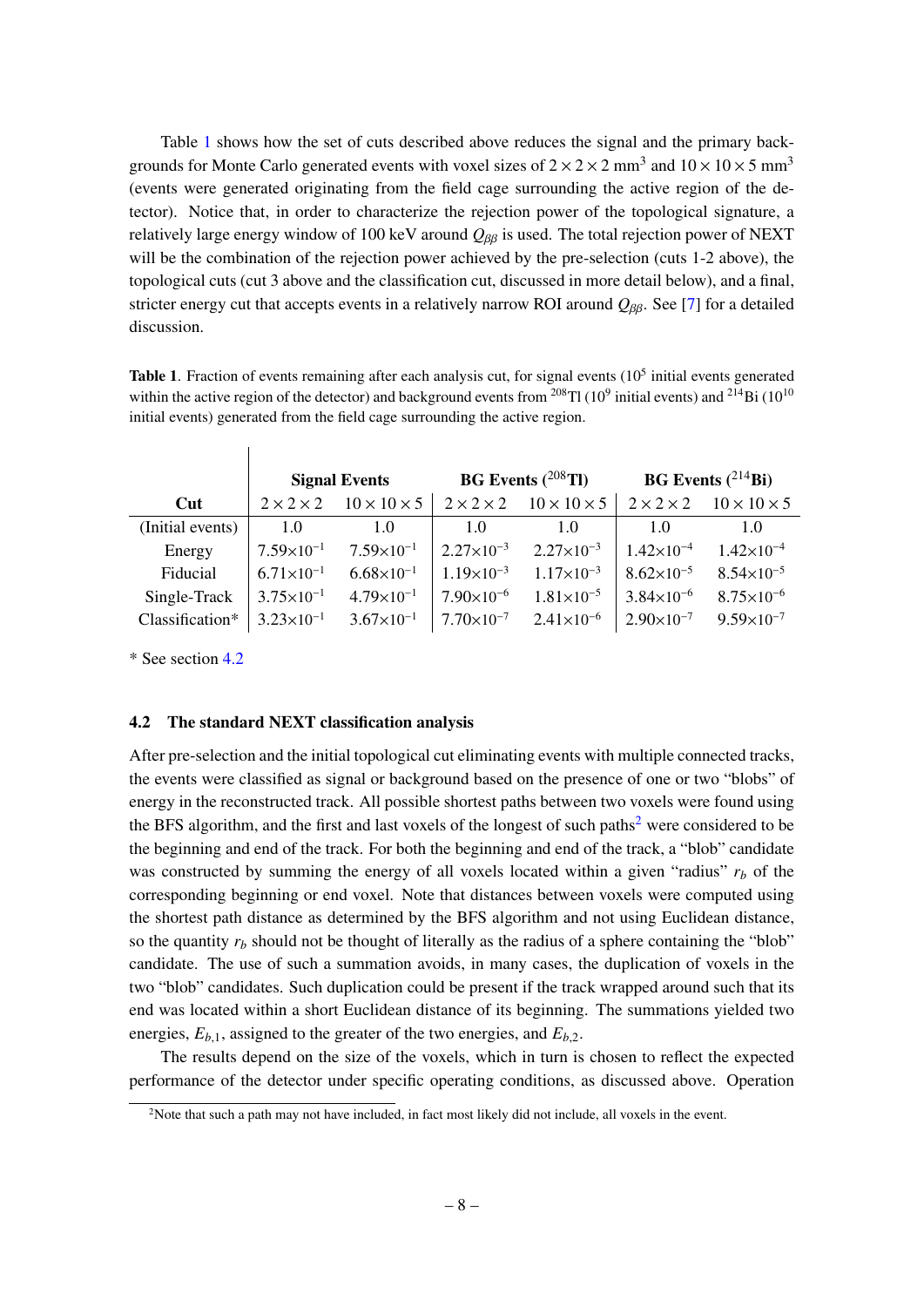with pure xenon corresponds to  $10 \times 10 \times 5$  mm<sup>3</sup> voxels (conservative), and operation with low diffusion mixtures corresponds to voxel sizes of  $2 \times 2 \times 2$  mm<sup>3</sup> (best expected case). Examples of events voxelized with sizes of  $10 \times 10 \times 5$  mm<sup>3</sup> and  $2 \times 2 \times 2$  mm<sup>3</sup> are shown in Figs. [4](#page-10-1) and [5.](#page-11-0) The histogram of  $E_{b,1}$  vs.  $E_{b,2}$  is shown in figure [6](#page-12-0) for both signal and background events analyzed with both chosen voxel sizes.



<span id="page-10-1"></span>Figure 4. Projections in xy, yz, and xz for an example background event voxelized with  $10 \times 10 \times 5$  mm<sup>3</sup> voxels (above) and with  $2 \times 2 \times 2$  mm<sup>3</sup> voxels (below).

Finally we apply a cut designed to choose signal events with two blobs and eliminate background events with only one blob, mandating that  $E_{b,1}$  and  $E_{b,2}$  are both greater than a threshold energy  $E_{\text{th}}$ . This cut is applied to the events remaining after the cut requiring 1 single connected, voxelized track. For the  $10 \times 10 \times 5$  mm<sup>3</sup> voxel size with  $r_b = 18$  mm and  $E_{th} = 0.35$  MeV, we eliminate all but 13.3% of remaining  $^{208}$ Tl background events and all but 11.0% of remaining  $^{214}$ Bi background events, and keep 76.6% of remaining signal events. For the  $2 \times 2 \times 2$  mm<sup>3</sup> voxel size with  $r_b = 15$  mm and  $E_{th} = 0.3$  MeV we eliminate all but 9.74% of remaining <sup>208</sup>Tl background events and all but 7.55% of remaining  $^{214}$ Bi background events, and keep 86.2% of remaining signal events.  $r_b$  was chosen in each case by examining the blob energy with changing  $r_b$  and selecting a value large enough to encompass the region of dense energy deposition but small enough to avoid integrating much of the less dense parts of the track. *Eth* was then varied to give a background rejection near 10%.

## <span id="page-10-0"></span>5 Deep Learning

The use of artificial neural networks to solve complex problems has been explored since the 1940s. In recent years, with the dramatic increase in available computing power, the use of computationally intense neural networks with many inner layers has become feasible. These neural nets that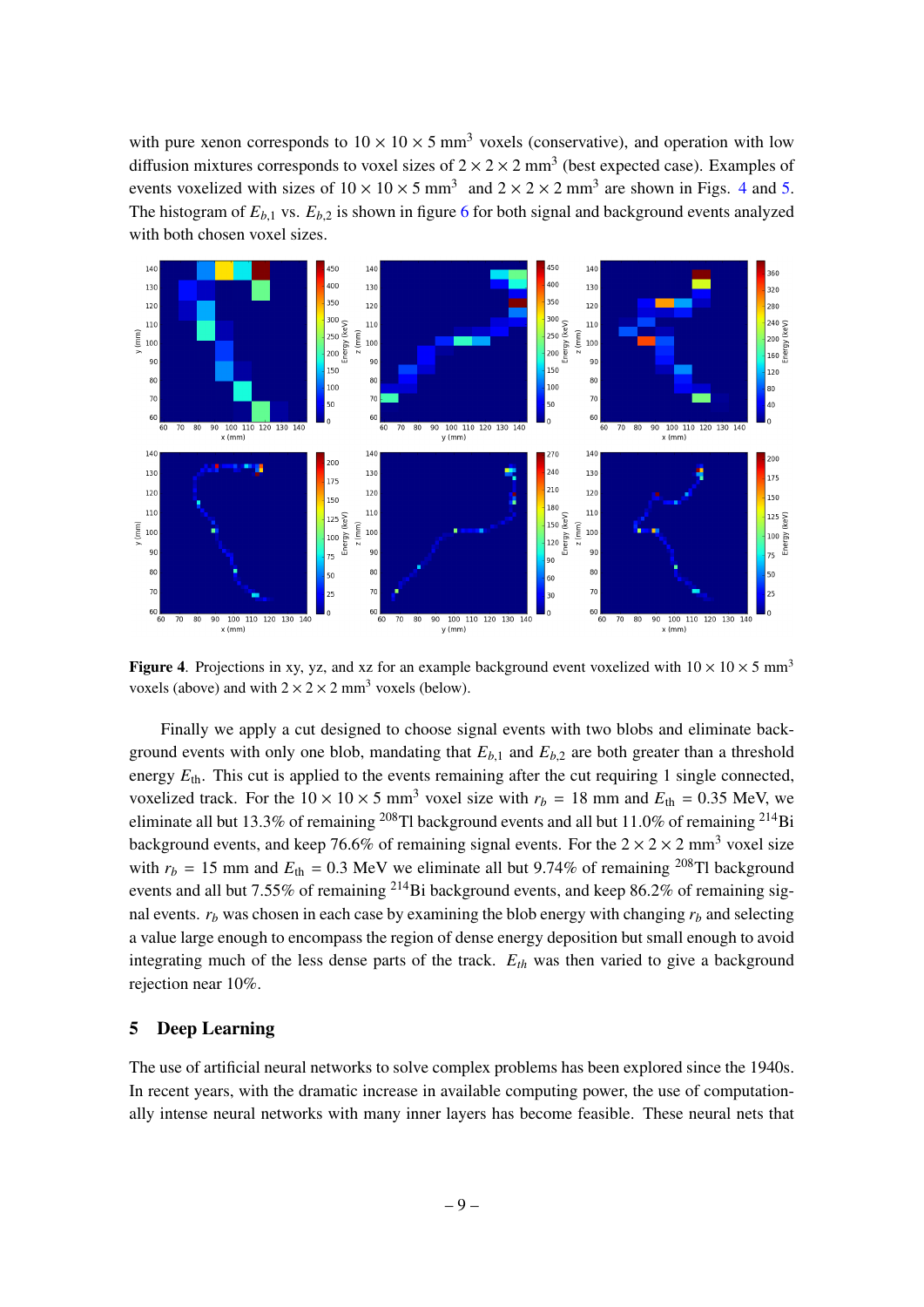

<span id="page-11-0"></span>**Figure 5.** Projections in xy, yz, and xz for an example signal event voxelized with  $10 \times 10 \times 5$  mm<sup>3</sup> voxels (above) and with  $2 \times 2 \times 2$  mm<sup>3</sup> voxels (below).

are many layers deep, called deep neural networks (DNNs), are capable of learning large amounts of data exhibiting a vast array of features. This idea of "deep learning" has been applied to yield outstanding performance in solving difficult problems such as image [\[19\]](#page-19-13) and speech [\[20\]](#page-19-14) recognition. It has also found recent applications in physics, including event classification in high-energy and neutrino physics experiments [\[21–](#page-19-15)[24\]](#page-19-16).

Neural networks consist of layers of neurons which compute an output value based on one or several input values. The output is a function of the weighted sum of the inputs  $x_i$  plus a bias variable *b*, i.e.  $f(\sum_i w_i x_i + b)$ , where *f* is called the activation function and  $w_i$  are the weights of the neuron, one for each input. The idea is that with several layers of many neurons connected together, the values of the final ("output") layer of neurons will correspond to the solution of some problem given the values input to the initial layer (called the "input" layer). The weights and biases of all neurons in the network together determine the final output value, and so the network must be trained (the weights and biases must be adjusted) so that the network solves the correct problem. This is done by using a training dataset, and for each training event, presenting input data to the network, examining its resulting output, and adjusting the weights and biases of the network in a manner that minimizes the discrepancy between the output of the final layer *a* and the expected output *y*. This adjustment procedure is done by computing a cost function which depends on the actual and expected outputs and quantifies the discrepancy between them, computing the gradients of the cost function with respect to the weights and biases in all neurons, and changing the weights and biases in a manner that minimizes the cost function. After many training iterations, the weights and biases in the network will ideally have converged to values that not only yield the expected output when the network is presented with an event from the training dataset, but also yield the expected output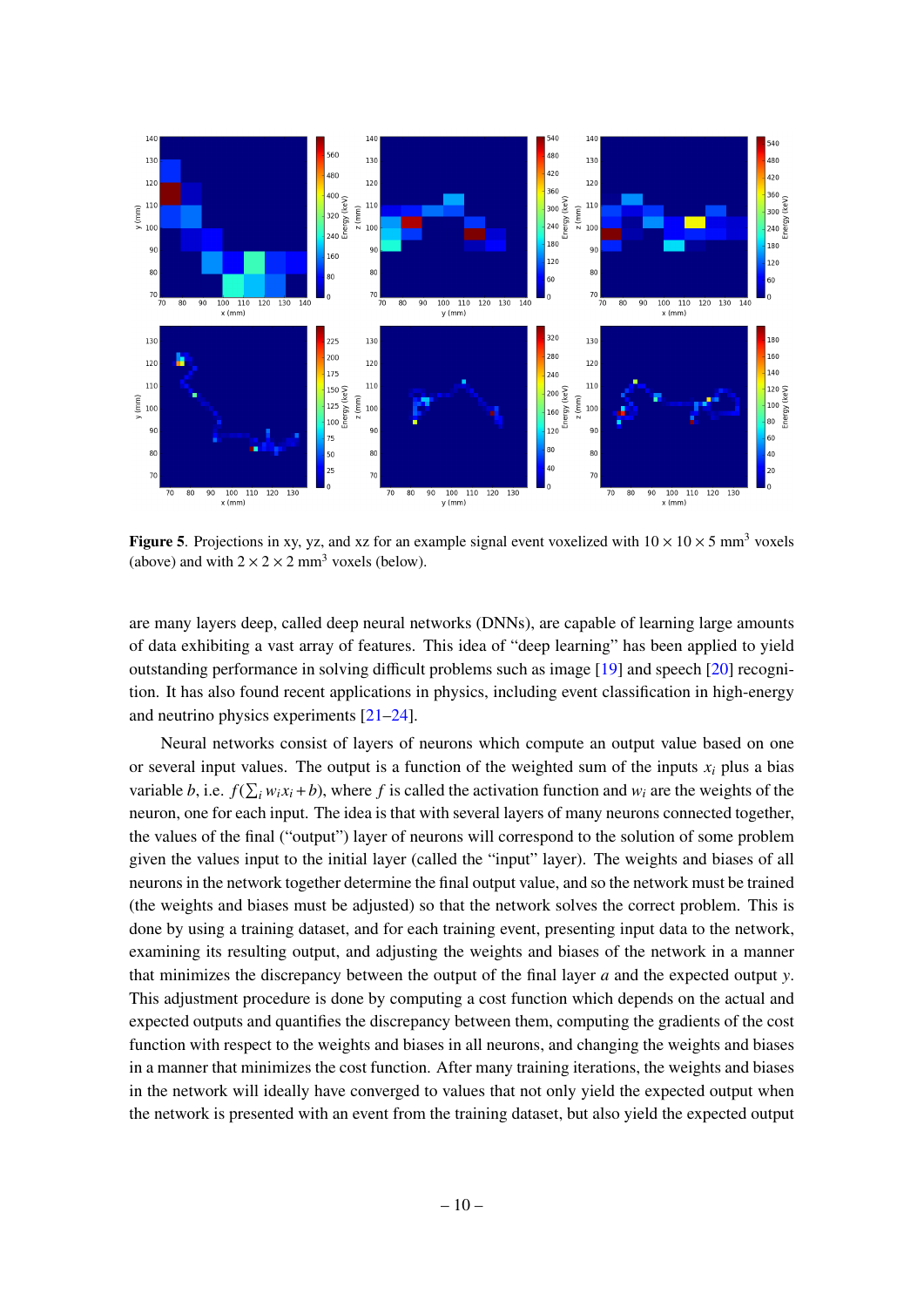

<span id="page-12-0"></span>Figure 6. Computed blob candidate energies  $E_{b,1}$  vs.  $E_{b,2}$  for signal (left) and <sup>214</sup>Bi background (right) events with  $10 \times 10 \times 5$  mm<sup>3</sup> voxelization (above) and  $2 \times 2 \times 2$  mm<sup>3</sup> voxelization (below). The blob radius chosen was  $r_b = 18$  mm for the  $10 \times 10 \times 5$  mm<sup>3</sup> voxelization and  $r_b = 15$  mm for the  $2 \times 2 \times 2$ mm<sup>3</sup> voxelization.

when presented with similar events not used in training. The technical details behind implementing such a scheme mathematically will not be given here but are discussed at length in [\[25\]](#page-20-0).

Recently, multi-layer convolutional neural networks (CNNs) have been identified as a powerful technique for image recognition problems. These neural networks consist of convolutional layers of *n* columns of *m* neurons - layers of neurons that share a common set of  $m \times n$  weights and a bias. The set of weights + biases is called a filter or kernel, and this filter is combined in a multiplicative sum (a convolution) with an  $m \times n$  subset of input neurons to give an output value. The filter is moved along the image, each time covering a different  $m \times n$  subset of input neurons, and the set of output values corresponding to a single filter is called a feature map. With this strategy, further convolutional layers can be used to analyze the higher-level features encoded in the feature maps output from previous layers. Often to reduce the amount of computation and neurons present in deeper layers, max-pooling operations are performed, in which the neuron with maximum output value in an  $m \times n$  window (or "pool") is selected, and all others in the pool are discarded. Such an operation performed on a layer of neurons leads to a new layer of reduced size. A deep CNN may be constructed from a series of several such convolutional operations and max-pooling operations, along with more conventional fully-connected layers, in which all neurons output from the previous layer are connected to the input of each neuron in the fully-connected layer, and other operations not discussed here (see figure [7](#page-13-1) for a general schematic).

In this initial study, we make use of the GoogLeNet [\[19\]](#page-19-13), which is a sophisticated 22-layers-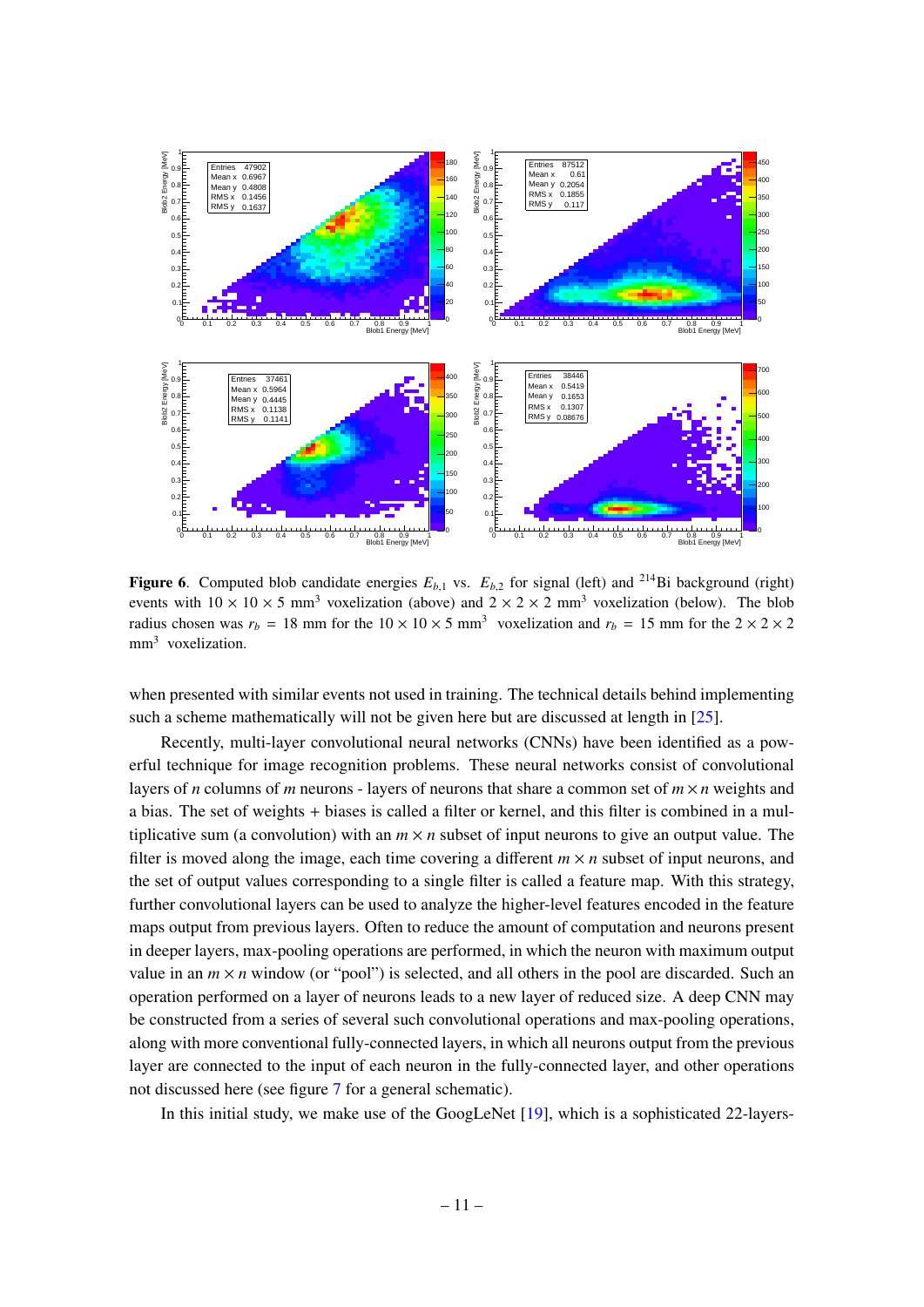

<span id="page-13-1"></span>Figure 7. Schematic of a deep convolutional neural network for 2-category classification. The input layer consists of the pixel intensities of an image, possibly in multiple color channels. The hidden layers consist of several different operations performed on the input neurons - this example shows a  $3 \times 3$  convolution followed by a  $3\times3$  max-pooling operation, with the resulting neurons input to a fully-connected layer which feeds the two neurons in the output layer. The activation function of the two neurons in the final layer is such that the two outputs are exponentiated and normalized. The values in such a layer, called a "softmax" readout layer, can then be interpreted as probabilities of classification as signal or background.

deep convolutional neural network designed for image recognition. As GoogLeNet was designed to classify and identify a wide range of features in a full-color images, a more suitable network is likely to exist for our specific problem of classifying particle tracks based on topology. While further exploration of DNN architecture is essential to understanding the problem fully, our main goal in this study will be to show that DNNs can "learn" to classify NEXT events as signal or background potentially better than previously developed conventional analysis methods.

## <span id="page-13-0"></span>6 Event classification with a DNN

Here we investigate the performance of a DNN in classifying events into two categories, "signal" and "background," and compare the results to the conventional analysis described in section [4.2.](#page-9-0) We chose to use the GoogLeNet DNN for this initial study, as its implementation was readily available in the Caffe [\[26\]](#page-20-1) deep learning framework along with an interface, DIGITS [\[27\]](#page-20-2), which allows for fast creation of image datasets and facilitates their input to several DNN models. In order to generate large numbers of events with which to train the DNN, an alternate configuration of the NEXUS Monte Carlo, which we call the "xenon box" (Xe box) Monte Carlo, was run in which the NEXT-100 detector geometry was not present, and background events (single electrons) and signal events (two electrons emitted from a common vertex with a realistic  $0\nu\beta\beta$  energy distribution) were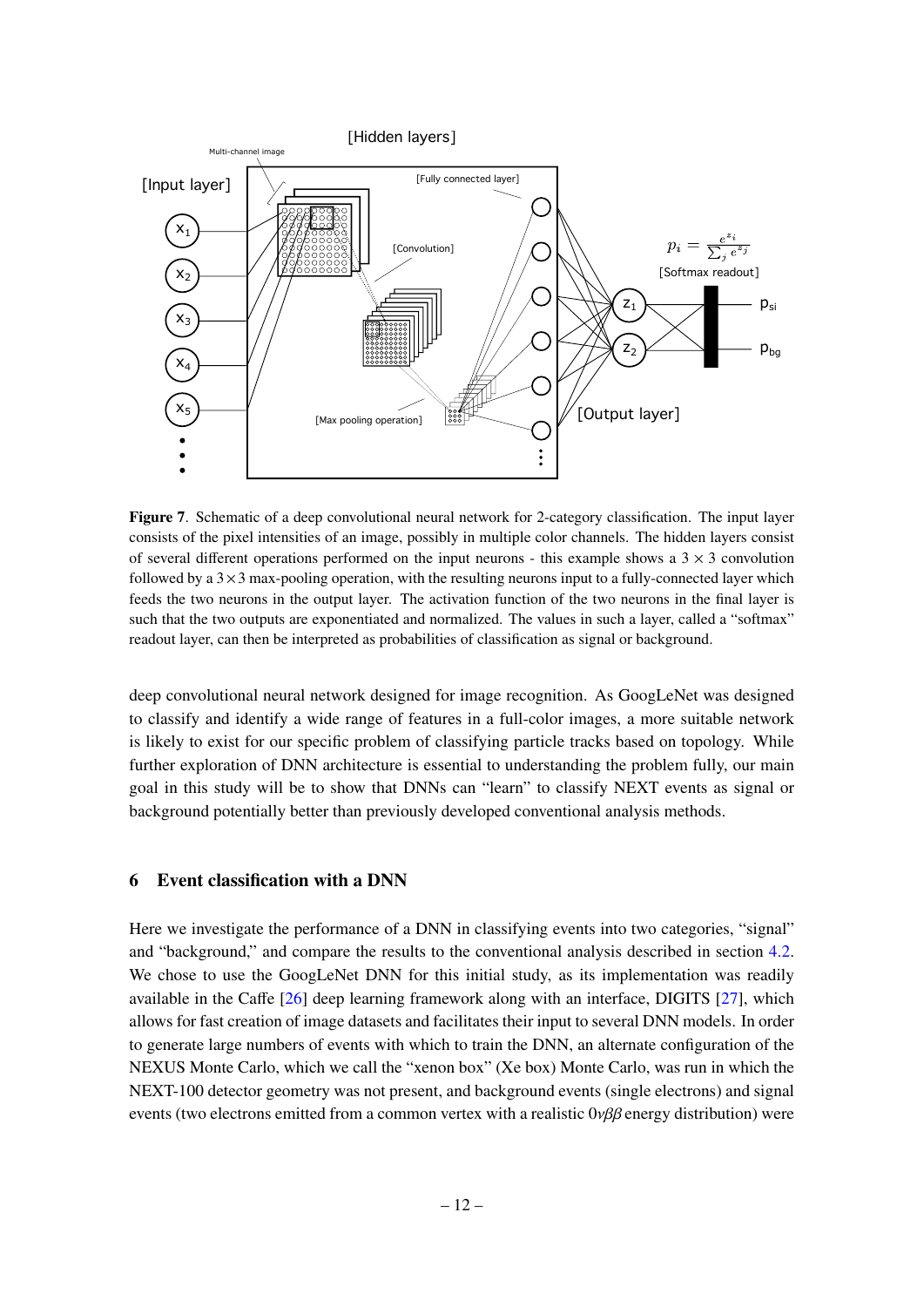generated in a large box of pure xenon gas at 15 bar. These events were then subject to the same voxelization procedure and single-track cut as described in section [2.1.](#page-6-0)

For two different configurations of voxel size, GoogLeNet was trained on 404800 Xe box input events (50% signal, 50% background) using one or more NVidia GeForce GPUs. Each event was input to the net as a .png image consisting of three color (RGB) channels, one for each of three projections of the 3D voxelized track,  $(R, G, B) \rightarrow (xy, yz, xz)$ . This information for a signal event and a background event was shown earlier for different voxelizations in Fig. [4](#page-10-1) and Fig. [5.](#page-11-0)

#### <span id="page-14-0"></span>6.1 Analysis of NEXT-100 Monte Carlo

To compare the ability of the DNN to classify events directly with the performance of the classification analysis of section [4.2,](#page-9-0) we consider NEXT-100 Monte Carlo events that have passed the pre-selection cuts described in [4.1,](#page-8-1) with chosen voxel sizes of both  $2 \times 2 \times 2$  mm<sup>3</sup> and  $10 \times 10 \times 5$ mm<sup>3</sup>. For each chosen voxel size, Monte Carlo events that were analyzed with the standard "blob cuts" of the classical analysis were classified by the corresponding DNN trained using Xe box events. Note that the background events used in this comparison were those produced by  $^{214}$  Bi decay generated in the field cage surrounding the active region. The results are shown in table [2.](#page-14-1) The DNN analysis performs better than the conventional analysis, but there is still potential room for improvement.

<span id="page-14-1"></span>Table 2. Comparison of conventional and DNN-based analyses. The comparison shows, for a given percentage of signal events correctly classified, the number of background  $(^{214}Bi)$  events accepted (mistakenly classified as signal).

| <b>Analysis</b>                                        |      | Signal eff. $(\%)$ B.G. accepted $(\%)$ |
|--------------------------------------------------------|------|-----------------------------------------|
| DNN analysis $(2 \times 2 \times 2$ voxels)            | 86.2 | 4.7                                     |
| Conventional analysis $(2 \times 2 \times 2$ voxels)   | 86.2 | 76                                      |
| DNN analysis $(10 \times 10 \times 5$ voxels)          | 76.6 | 9.4                                     |
| Conventional analysis $(10 \times 10 \times 5$ voxels) | 76.6 | 11 0                                    |

Because the output layer of the DNN gives a probability that a given event is signal and a probability that it is background, and these probabilities add to 1, a threshold may be chosen for determining whether an event is classified as signal or background. It can be simply chosen as 50%, meaning the category with greatest probability is the classification of the event, or it can be varied to reject further background at the expense of signal efficiency. Figure [8](#page-15-1) shows the corresponding pairs of signal efficiency and background rejection produced by variation of this threshold, while for the values reported in table [2](#page-14-1) the threshold was chosen such that the signal efficiency matched that reported in the conventional analysis. Note that to optimize the sensitivity to  $0\nu\beta\beta$  decay in the case of a non-negligible number  $(\gg 1)$  of background events, one would seek to maximize the ratio of signal events detected divided by the square root of background events accepted (see [\[7\]](#page-19-1)). Thus we define a figure of merit  $F = s/\sqrt{b}$ , where *s* and *b* are the fractions of signal and background<br>execute accepted. This questity is above alongside the plot of signal efficiency *ys*, hackground events accepted. This quantity is shown alongside the plot of signal efficiency vs. background rejection in Fig. [8.](#page-15-1) In table [2](#page-14-1) we reported the values of background rejection corresponding to the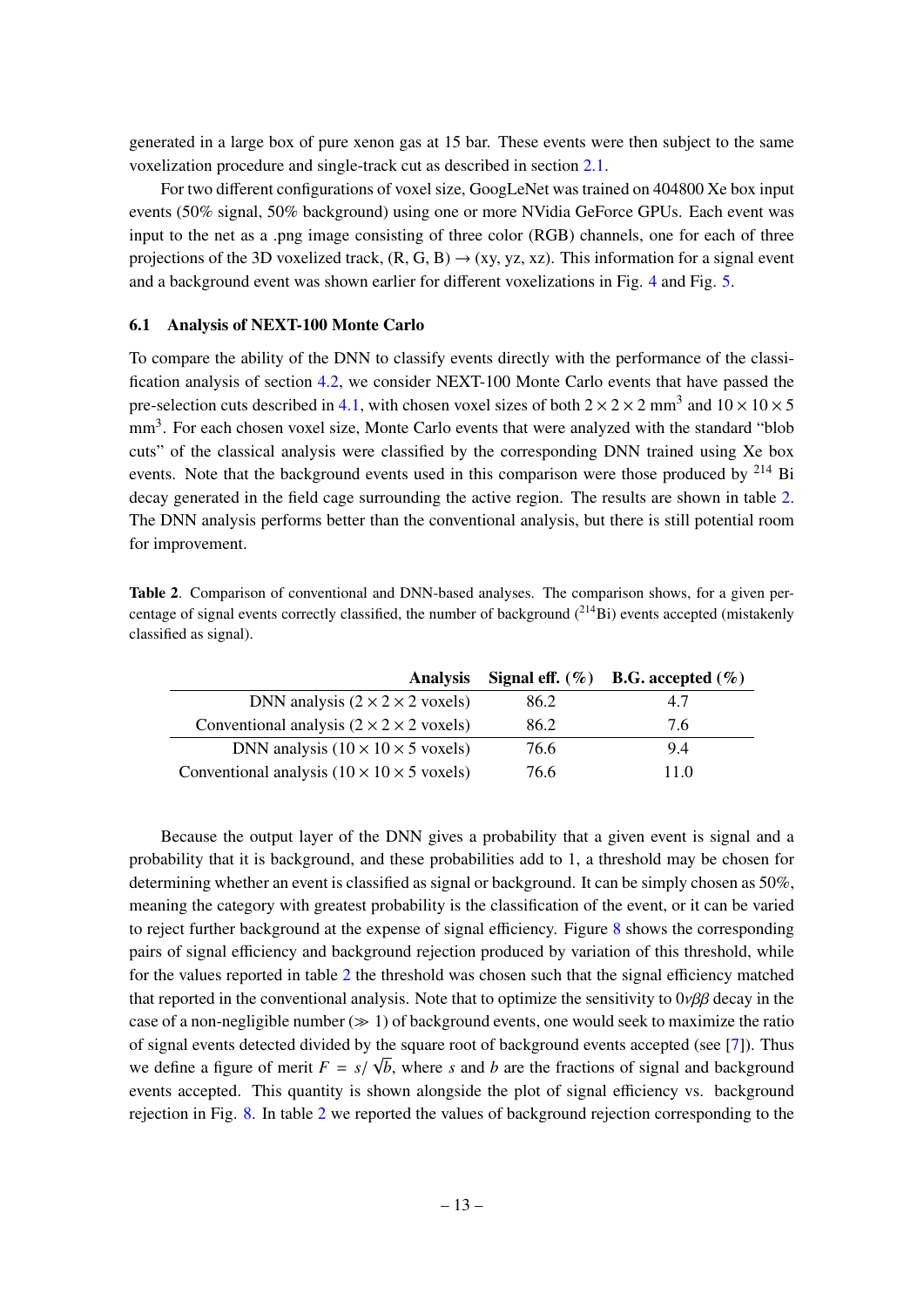signal efficiencies studied in the classical analysis, though these did not optimize the figure of merit. For optimal figures of merit, we would have signal efficiency of 69.0% (66.7%) and background acceptance of 2.5% (6.6%) for  $2 \times 2 \times 2$  mm<sup>3</sup> (10  $\times$  10  $\times$  5 mm<sup>3</sup>) voxels.



<span id="page-15-1"></span>**Figure 8.** Signal efficiency vs. background rejection for DNN analysis of voxelized  $(2\times2\times2$  and  $10\times10\times5$ cubic mm), single-track NEXT-100 Monte Carlo events. The figure of merit *F* to be maximized in an optimal  $0\nu\beta\beta$  decay search is also shown as a function of background rejection.

The improvements realized in using the DNN-based analysis combined with lower diffusion translate to significant gains in half-life sensitivity. Figure [9](#page-16-0) shows the sensitivity at 90% confidence level calculated using the Feldman-Cousins [\[28\]](#page-20-3) prescription as in [\[7\]](#page-19-1) for the NEXT-100 conventional analysis and for NEXT-100 in the case of low-diffusion  $(2 \times 2 \times 2 \text{ mm}^3$  voxels) and using the DNN-based classification with optimal figure of merit. The substantial improvements realizable show the advantages of both an improved DNN-based analysis and achieving low diffusion in NEXT.

## <span id="page-15-0"></span>6.2 Evaluating the DNN analysis

We now ask what is causing some significant fraction of the events to be misclassified in the analysis described in section [6.1.](#page-14-0) To address this, a similar analysis was run on several different Monte Carlo datasets generated with differing physics effects, with the goal of developing a better understanding of where potential improvements could be made.

A simple Monte Carlo, which we call the "toy Monte Carlo" or "toy MC," was designed to produce ionization tracks of single-electron and two-electron events with a fixed energy considering minimal physical effects. Discrete energy depositions were produced with a step size less than 1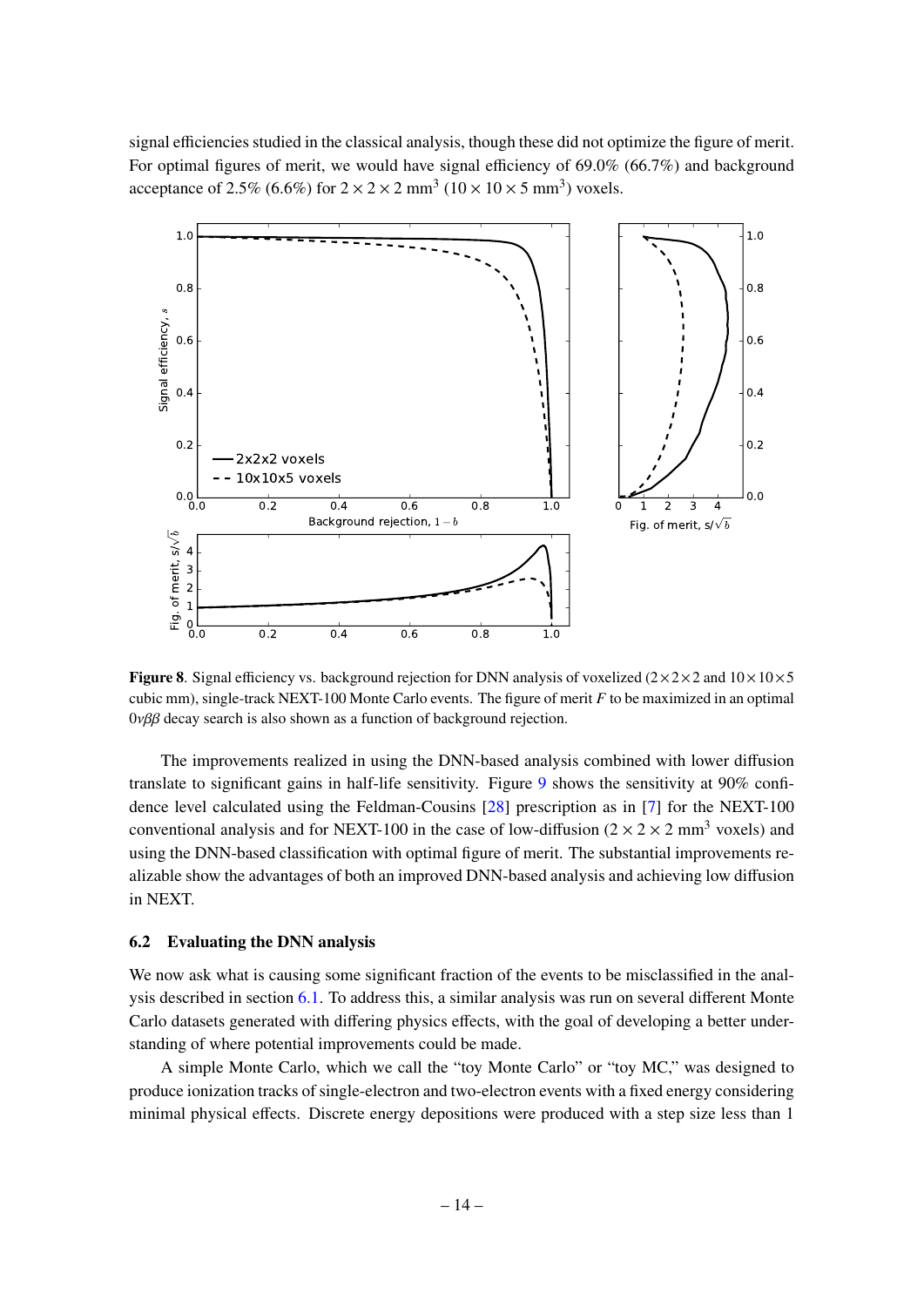

<span id="page-16-0"></span>**Figure 9.** Sensitivity to the half-life  $T_{1/2}^{0\nu}$  calculated using the Feldman-Cousins approach. The curves describe the NEXT-100 conventional analysis  $[7]$  (blue) and NEXT-100 with the improved DNN-based analysis with optimal figure of merit and low diffusion (red).

mm according to the average stopping power  $dE/dx$  as tabulated by NIST [\[29\]](#page-20-4) for xenon at 15 atm. Electron multiple scattering was modeled by casting random Gaussian numbers to determine the angles  $\theta_x$  and  $\theta_y$  of deflection from the direction of travel. Assuming the particle's direction of travel is  $\hat{z}$ , the angles  $\theta_x$  and  $\theta_y$  between the scattered direction and  $\hat{z}$  projected on the x-z and y-z planes respectively, were chosen randomly from a Gaussian distribution with sigma determined according to

<span id="page-16-1"></span>
$$
\sigma^2(\theta_{x,y}) = \frac{13.6 \text{ MeV}}{\beta p} \sqrt{dz/L_0} [1 + 0.038 \ln(dz/L_0)]. \tag{6.1}
$$

where  $dz$  is the thickness of xenon travelled in this step,  $L_0$  is the radiation length in xenon,  $p$  is the electron momentum in MeV/*c*, and  $\beta = v/c$ , assuming  $c = 1$ .

Such tracks were generated and voxelized similar to the procedure described in section [2.1.](#page-6-0) Note that no "single-track" cut was necessary because no physics generating a secondary track was implemented. Also no energy smearing was performed. For background events, the track generation began with a single electron emitted in a random direction with energy 2.4578 MeV, while for signal events, this energy was shared equally between two electrons emitted in random directions from a single initial vertex. The DNN classified the resulting events with nearly 100% accuracy, that is, the higher of the two probabilities ( $> 50\%$ ) of signal or background computed by the DNN corresponded to the correct classification in nearly all cases. Several modifications were then made to attempt to gain insight into the physics causing the lower classification observed in the more detailed Monte Carlo tracks. First, a realistic distribution of energies of the two electrons in signal events [\[18\]](#page-19-12) was used, and later the magnitude of the multiple scattering was doubled (the prefactor 13.6 in equation [6.1](#page-16-1) was increased to 27.2). The electron energy distribution caused a loss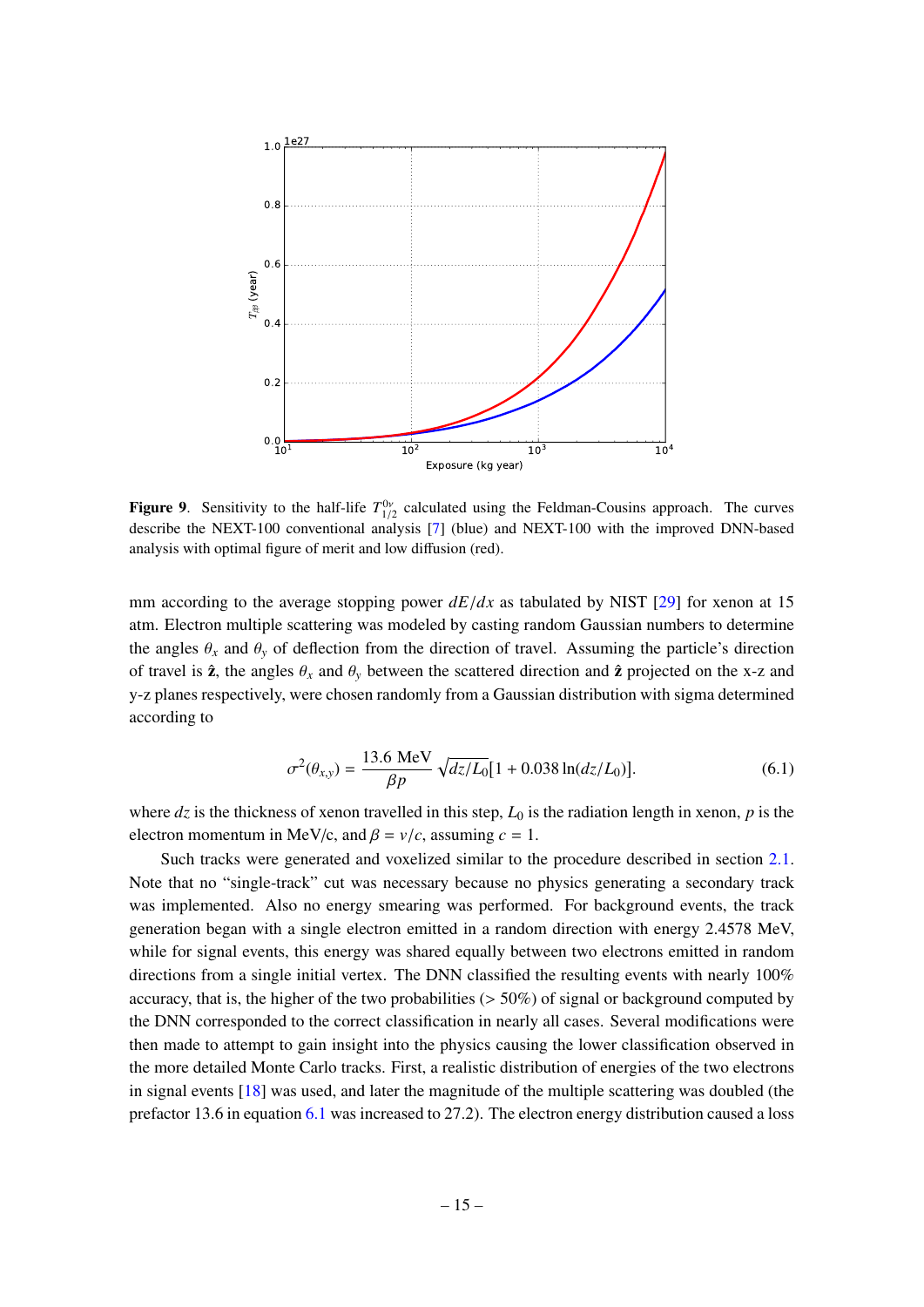of about 1% in average accuracy, and the increased multiple scattering an additional  $1\%$ . However, even the two effects together were not enough to account for the inaccuracy of about 8% observed in the events produced by the full Monte Carlo.

Under the controlled conditions of the Xe box simulation, many events could be generated with different aspects of the physics switched on/off. It was confirmed that with the same physics as that used in the NEXT-100 Monte Carlo, the DNN classified events with similar accuracy as before. Disabling bremsstrahlung seemed to have little effect on the accuracy. Disabling fluctuations of continuous energy losses in Geant4 had some small effect (approx. 1% increase in accuracy), and disabling the production of secondaries (disallowing the production of secondaries with a range of less than 20 cm) had a more significant effect (approx. 2.5% increase in accuracy), though still did not yield accuracy similar to that of the toy MC datasets. It was found that disabling both continuous energy fluctuations and the production of secondaries gave accuracies similar to that of the toy MC events (about 98%). A summary of the key Monte Carlo simulations run and the classification accuracies obtained is given in table [3.](#page-18-4)

There are two possible scenarios which explain why a DNN misclassifies a particular event. In the first one, the DNN is perfectly capable of taking into account all physical information available in an event but some aspects of the physics of its production have caused it to project the image of an event from the incorrect category (signal or background), given the present detector position and energy resolution. This is, for instance, the case when in a  $0\nu\beta\beta$  decay event one of the electrons contains very little energy, and thus it physically resembles a single electron. Likewise, a background event in which a large secondary is produced early on in the production of the singleelectron track can look like a two-electron double beta event.

However, it may well be that the present DNN is simply not capable of learning enough information to separate the two types of events, although it is physically possible. This is more difficult to understand by introducing physical effects one at a time. Rather, one should study individual events or construct more complex DNNs until no further improvement appears possible.

## <span id="page-17-0"></span>7 Conclusions

The NEXT topological signature of  $0\nu\beta\beta$  decay events can be used to reject a significant number of background events, thus greatly increasing the sensitivity to  $0\nu\beta\beta$  decay. A DNN-based analysis using GoogLeNet with just three projections seems to be capable of outperforming, by a factor of 1.2 to 1.6, depending on the resolution of reconstruction, in signal/background separation, a conventional analysis based on locating energy "blobs" at the ends of the tracks produced by energetic electrons. The production of secondaries coupled with energy fluctuations in energy deposition seems to be the principle cause of accuracy loss in the DNN analysis. Future studies geared toward developing a DNN targeted on the problem at hand, possibly exploring fully 3D convolutional networks as opposed to using 2D projections, and attempting to extract information on what characteristics of the tracks it is "learning," would lead to a more complete understanding of the possibilities and limitations of a DNN-based analysis.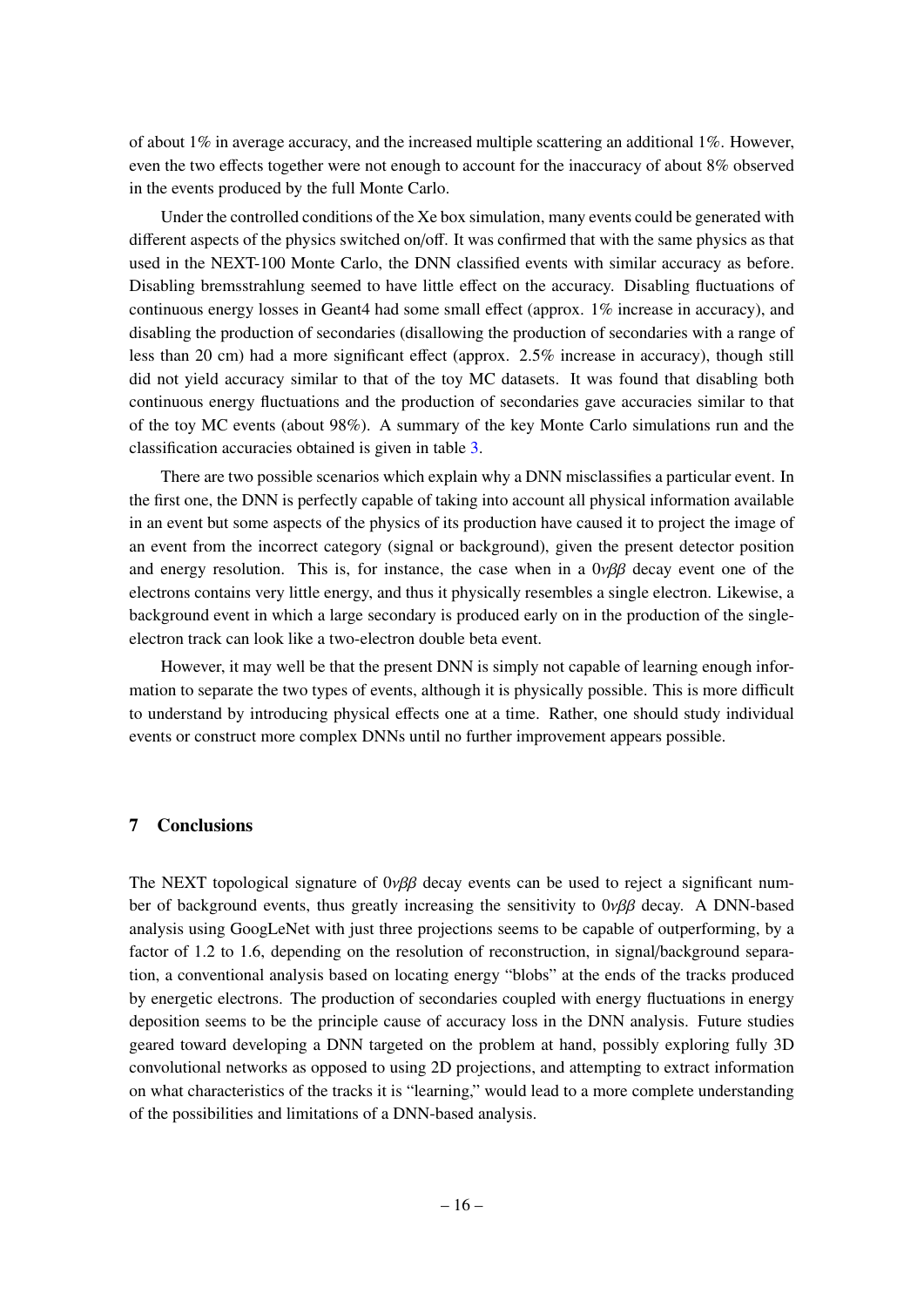<span id="page-18-4"></span>Table 3. Summary of DNN analysis for different Monte Carlo datasets. The accuracy was computed assuming that the classification of the DNN corresponded to the category (signal or background) with the higher (> 50%) probability. In each case, approximately 15000 signal and 15000 background events were used in the training procedure, and between 2000-3000 signal and 2000-3000 background events independent of the training set were used to determine the accuracy.

| $2 \times 2 \times 2$ voxels                     | <b>Run description</b>                          | Avg. accuracy $(\%)$ |
|--------------------------------------------------|-------------------------------------------------|----------------------|
|                                                  | Toy MC, ideal                                   | 99.8                 |
|                                                  | Toy MC, realistic $0\nu\beta\beta$ distribution | 98.9                 |
| Xe box Geant4, no secondaries, no E-fluctuations |                                                 | 98.3                 |
| Xe box Geant4, no secondaries                    |                                                 | 94.6                 |
|                                                  | Xe box Geant4, no E-fluctuations                | 93.0                 |
|                                                  | Xe box, all physics                             | 92.1                 |
|                                                  | NEXT-100 Geant4                                 | 91.6                 |
| $10 \times 10 \times 5$ voxels                   |                                                 |                      |
|                                                  | NEXT-100 Geant4                                 | 84 5                 |

## Acknowledgments

The NEXT Collaboration acknowledges support from the following agencies and institutions: the European Research Council (ERC) under the Advanced Grant 339787-NEXT; the Ministerio de Economía y Competitividad of Spain and FEDER under grants CONSOLIDER-Ingenio 2010 CSD2008-0037 (CUP), FIS2014-53371-C04 and the Severo Ochoa Program SEV-2014-0398; GVA under grant PROMETEO/2016/120. Fermilab is operated by Fermi Research Alliance, LLC under Contract No. DE-AC02-07CH11359 with the United States Department of Energy. JR acknowledges support from a Fulbright Junior Research Award.

### References

- <span id="page-18-0"></span>[1] J. Schechter and J. W. F. Valle, *Neutrinoless double-*β *decay in SU(2)*×*U(1) theories*, *[Phys. Rev. D](http://dx.doi.org/10.1103/PhysRevD.25.2951)* <sup>25</sup> [\(1982\) 2951.](http://dx.doi.org/10.1103/PhysRevD.25.2951)
- <span id="page-18-1"></span>[2] J. Gómez-Cadenas, J. Martín-Albo, J. Muñoz Vidal and C. Peña Garay, *Discovery potential of xenon-based neutrinoless double beta decay experiments in light of small angular scale CMB observations*, *JCAP* 1303 [\(2013\) 043,](http://dx.doi.org/10.1088/1475-7516/2013/03/043) [[1301.2901](http://arxiv.org/abs/1301.2901)].
- [3] J. J. Gómez-Cadenas, J. Martín-Albo, M. Mezzetto, F. Monrabal and M. Sorel, *The search for neutrinoless double beta decay*, *[Riv. Nuovo Cim.](http://dx.doi.org/10.1393/ncr/i2012-10074-9)* 35 (2012) 29, [[1109.5515](http://arxiv.org/abs/1109.5515)].
- <span id="page-18-2"></span>[4] F. T. Avignone III, S. R. Elliott and J. Engel, *Double beta decay, Majorana neutrinos, and neutrino mass*, *[Rev. Mod. Phys.](http://dx.doi.org/10.1103/RevModPhys.80.481)* 80 (2008) 481, [[0708.1033](http://arxiv.org/abs/0708.1033)].
- <span id="page-18-3"></span>[5] KamLAND-Zen collaboration, A. Gando, Y. Gando, T. Hachiya, A. Hayashi, S. Hayashida, H. Ikeda et al., *Search for majorana neutrinos near the inverted mass hierarchy region with KamLAND-Zen*, *[Phys. Rev. Lett.](http://dx.doi.org/10.1103/PhysRevLett.117.082503)* 117 (2016) 082503, [[1605.02889](http://arxiv.org/abs/1605.02889)].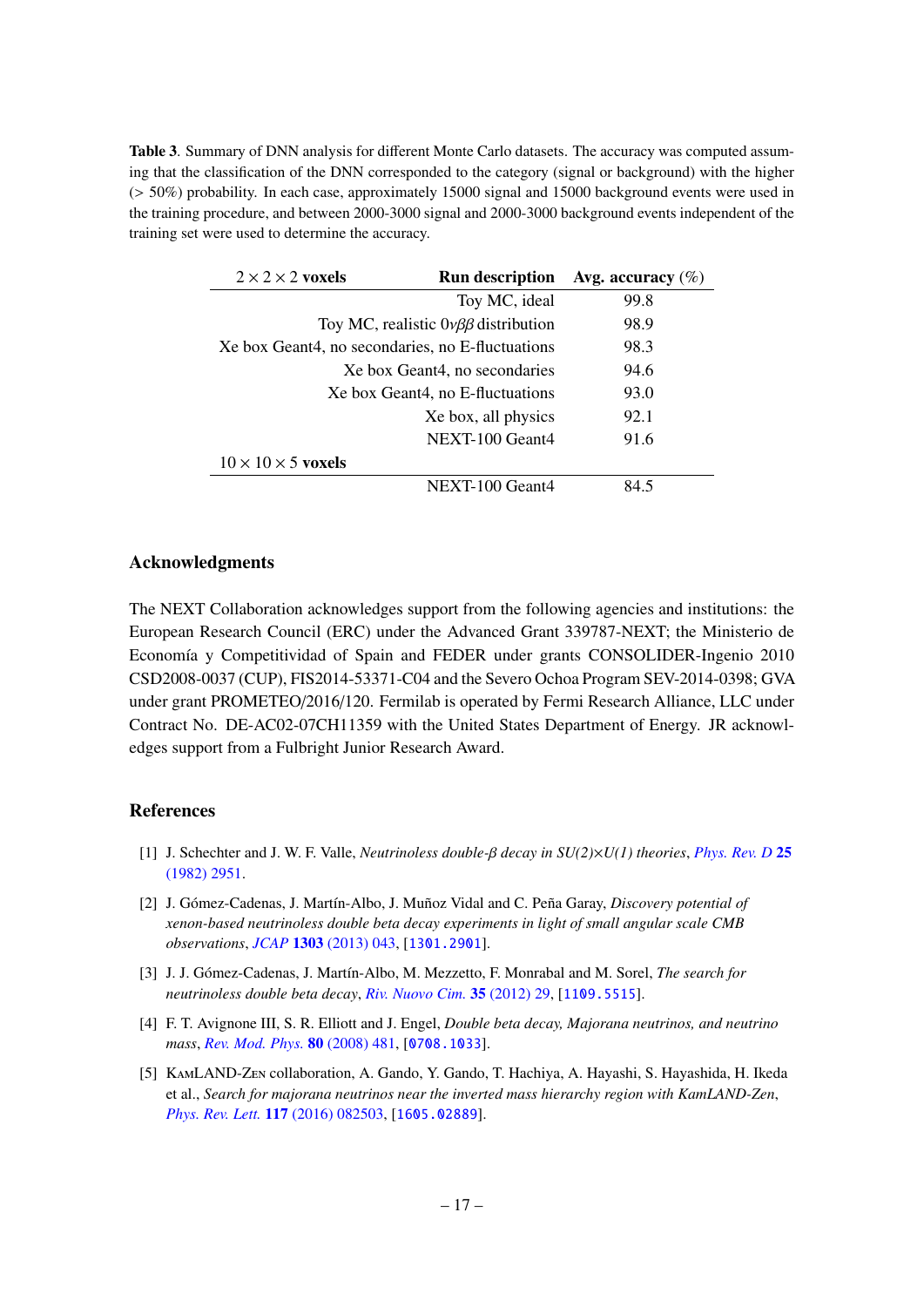- <span id="page-19-0"></span>[6] J. Gómez-Cadenas and J. Martín-Albo, *Phenomenology of neutrinoless double beta decay*, [1502.00581](http://arxiv.org/abs/1502.00581).
- <span id="page-19-1"></span>[7] NEXT collaboration, J. Martín-Albo et al., *Sensitivity of NEXT-100 to neutrinoless double beta decay*, *[Journal of High Energy Physics](http://dx.doi.org/10.1007/JHEP05(2016)159)* 2016 (2016) 159, [[1511.09246](http://arxiv.org/abs/1511.09246)].
- <span id="page-19-2"></span>[8] NEXT collaboration, V. Álvarez et al., *Near-intrinsic energy resolution for 30 to 662 keV gamma rays in a high-pressure xenon electroluminescent TPC*, *[Nucl. Instrum. Meth. A](http://dx.doi.org/10.1016/j.nima.2012.12.123)* 708 (2013) 101, [[1211.4474](http://arxiv.org/abs/1211.4474)].
- <span id="page-19-3"></span>[9] NEXT collaboration, V. Álvarez et al., *Initial results of NEXT-DEMO, a large-scale prototype of the NEXT-100 experiment*, *JINST* 8 [\(2013\) P04002,](http://dx.doi.org/10.1088/1748-0221/8/04/P04002) [[1211.4838](http://arxiv.org/abs/1211.4838)].
- <span id="page-19-6"></span>[10] NEXT collaboration, V. Álvarez et al., *Operation and first results of the NEXT-DEMO prototype using a silicon photomultiplier tracking array*, *JINST* 8 [\(2013\) P09011,](http://dx.doi.org/10.1088/1748-0221/8/09/P09011) [[1306.0471](http://arxiv.org/abs/1306.0471)].
- <span id="page-19-4"></span>[11] NEXT collaboration, D. Lorca et al., *Characterisation of NEXT-DEMO using xenon K*α *X-rays*, *JINST* 9 [\(2014\) P10007,](http://dx.doi.org/10.1088/1748-0221/9/10/P10007) [[1407.3966](http://arxiv.org/abs/1407.3966)].
- <span id="page-19-5"></span>[12] NEXT collaboration, P. Ferrario et al., *First proof of topological signature in the high pressure xenon gas TPC with electroluminescence amplification for the NEXT experiment*, *JHEP* 2016 [\(2016\) 104,](http://dx.doi.org/10.1007/JHEP01(2016)104) [[1507.05902](http://arxiv.org/abs/1507.05902)].
- <span id="page-19-7"></span>[13] R. Luescher, J. Farine, F. Boehm, J. Busto, K. Gabathuler, G. Gervasio et al., *Search for* ββ *decay in 136Xe: new results from the Gotthard experiment*, *[Physics Letters B](http://dx.doi.org/10.1016/S0370-2693(98)00906-X)* 434 (1998) 407.
- <span id="page-19-8"></span>[14] T. H. Cormen, C. Stein, R. L. Rivest and C. E. Leiserson, *Introduction to algorithms, 2nd ed.* McGraw-Hill Higher Education, 2001.
- <span id="page-19-9"></span>[15] C. D. R. Azevedo, L. M. P. Fernandes, E. D. C. Freitas, D. Gonzalez-Diaz, F. Monrabal, C. M. B. Monteiro et al., *An homeopathic cure to pure Xenon large di*ff*usion*, *JINST* 11 [\(2016\) C02007,](http://dx.doi.org/10.1088/1748-0221/11/02/C02007) [[1511.07189](http://arxiv.org/abs/1511.07189)].
- <span id="page-19-10"></span>[16] J. Martín-Albo, *The NEXT experiment for neutrinoless double beta decay searches*. PhD thesis, University of Valencia, 2015.
- <span id="page-19-11"></span>[17] Geant4 collaboration, S. Agostinelli et al., *Geant4—a simulation toolkit*, *[Nucl. Instrum. Methods A](http://dx.doi.org/10.1016/S0168-9002(03)01368-8)* 506 [\(2003\) 250.](http://dx.doi.org/10.1016/S0168-9002(03)01368-8)
- <span id="page-19-12"></span>[18] O. A. Ponkratenko, V. I. Tretyak and Y. G. Zdesenko, *Event generator DECAY4 for simulation of double-beta processes and decays of radioactive nuclei*, *[Phys. Atom. Nuclei](http://dx.doi.org/10.1134/1.855784)* 63 (2000) 1282, [[nucl-ex/0104018](http://arxiv.org/abs/nucl-ex/0104018)].
- <span id="page-19-13"></span>[19] C. Szegedy, W. Liu, Y. Jia, P. Sermanet, S. E. Reed, D. Anguelov et al., *Going deeper with convolutions*, [1409.4842](http://arxiv.org/abs/1409.4842).
- <span id="page-19-14"></span>[20] G. Hinton et al., *Deep neural networks for acoustic modeling in speech recognition*, *[IEEE Signal](http://dx.doi.org/10.1109/MSP.2012.2205597) [Processing Magazine](http://dx.doi.org/10.1109/MSP.2012.2205597)* 29 (2012) 82.
- <span id="page-19-15"></span>[21] A. Aurisano, A. Radovic, D. Rocco, A. Himmel, M. Messier, E. Niner et al., *A convolutional neural network neutrino event classifier*, *[Journal of Instrumentation](http://dx.doi.org/10.1088/1748-0221/11/09/P09001)* 11 (2016) P09001, [[1604.01444](http://arxiv.org/abs/1604.01444)].
- [22] P. Baldi, P. Sadowski and D. Whiteson, *Searching for exotic particles in high-energy physics with deep learning*, *[Nature Communications](http://dx.doi.org/10.1038/ncomms5308)* 5 (2014) 1, [[1402.4735](http://arxiv.org/abs/1402.4735)].
- [23] L. de Oliveira, M. Kagan, L. Mackey, B. Nachman and A. Schwartzman, *Jet-images deep learning edition*, *[Journal of High Energy Physics](http://dx.doi.org/10.1007/JHEP07(2016)069)* 2016 (2016) 69, [[1511.05190](http://arxiv.org/abs/1511.05190)].
- <span id="page-19-16"></span>[24] E. Racah, S. Ko, P. Sadowski, W. Bhimji, C. Tull, S.-Y. Oh et al., *Revealing fundamental physics from the daya bay neutrino experiment using deep neural networks*, [1601.07621](http://arxiv.org/abs/1601.07621).